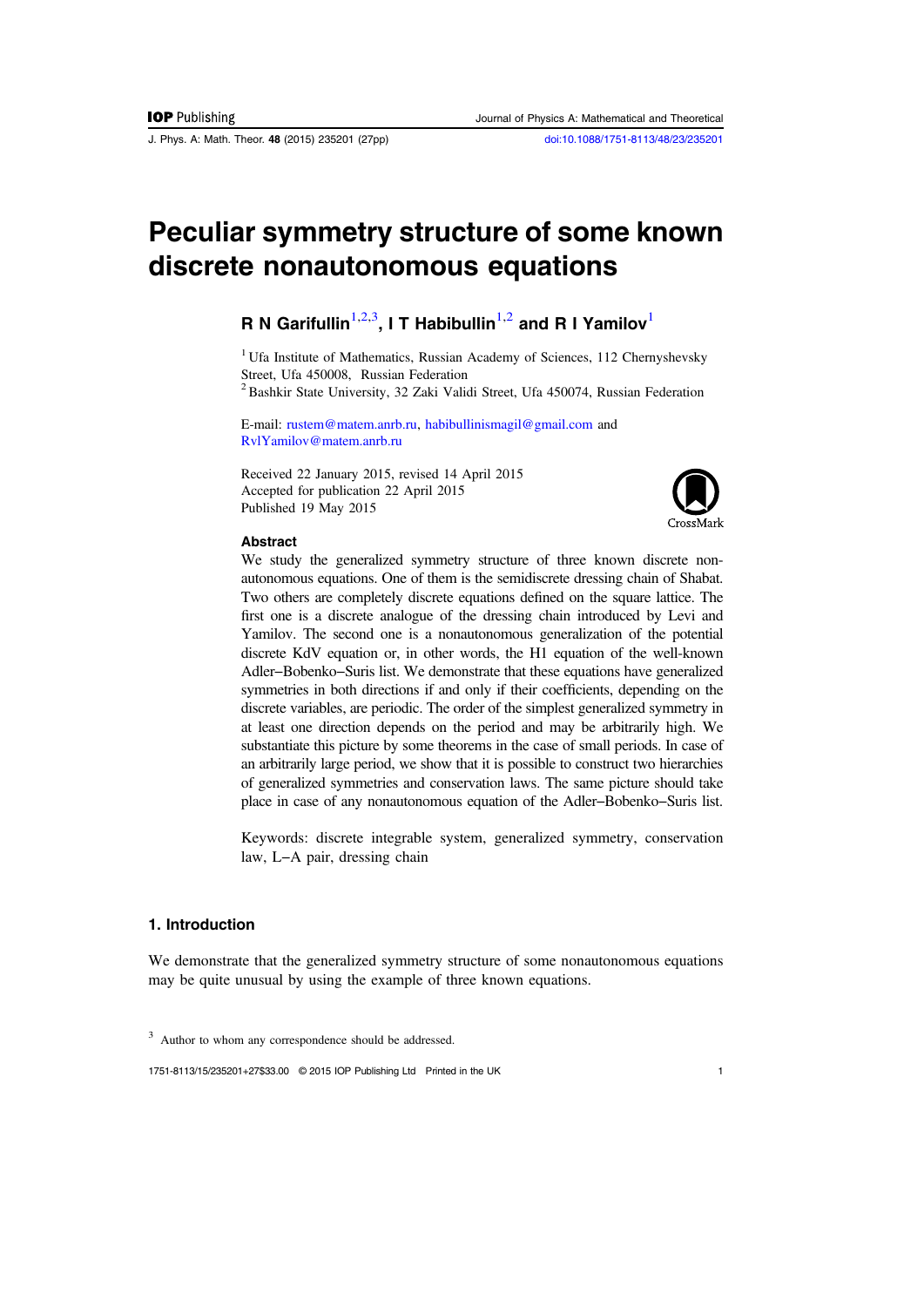<span id="page-1-0"></span>The first equation reads:

$$
(u_{n+1,m+1} - u_{n,m})(u_{n+1,m} - u_{n,m+1}) = \alpha_n - \beta_m.
$$
 (1)

Here  $u_{n,m}$  is an unknown function depending on two discrete variables  $n, m \in \mathbb{Z}$ , while  $\alpha_n, \beta_m$ are the given functions depending on one discrete variable. Equation (1) is the H1 equation of the Adler–Bobenko–Suris list [\[2\]](#page-25-0), which in the nonautonomous form first appeared, probably, in [[4\]](#page-25-0). In the autonomous case, it is nothing but the discrete potential KdV equation, which was known about much earlier together with its *L*−*A* pair, see e.g. [\[21](#page-26-0)].

The second equation is the well-known dressing chain studied, e.g., in [[24,](#page-26-0) [25,](#page-26-0) [28](#page-26-0)]:

$$
\frac{d}{dx}(u_n + u_{n+1}) = u_n^2 - u_{n+1}^2 + \alpha_n - \alpha_{n+1}.
$$
\n(2)

Here the unknown function  $u_n = u_n(x)$  depends on one continuous x and one discrete n variable. The third equation is a completely discrete analogue of the dressing chain:

$$
\alpha_n\big(u_{n,m+1}+1\big)\big(u_{n,m}-1\big)=\alpha_{n+1}\big(u_{n+1,m+1}-1\big)\big(u_{n+1,m}+1\big),\tag{3}
$$

which was introduced in [[18\]](#page-25-0). In the autonomous case see, e.g., [\[12](#page-25-0), [21\]](#page-26-0).

The equations  $(1)$  and  $(3)$  belong to the following class of discrete equations on the square lattice:

$$
F_{n,m}(u_{n+1,m}, u_{n,m}, u_{n,m+1}, u_{n+1,m+1}) = 0.
$$
\n<sup>(4)</sup>

In the autonomous case, when the function  $F_{n,m}$  does not depend on  $n, m$  explicitly, all known integrable equations of this form have two hierarchies of generalized symmetries, and this property can be used as a criterion of integrability. Generalized symmetries in the  $n$ direction have the form

$$
\frac{du_{n,m}}{dt_k} = \Phi_{n,m}(u_{n+k,m}, u_{n+k-1,m}, \dots, u_{n-k,m}),
$$
\n(5)

where  $k \geq 1$ , and the number k can be called the order of such symmetry. Generalized symmetries of an order  $l \geq 1$  in the *m*-direction have the form

$$
\frac{du_{n,m}}{dt_l} = \Psi_{n,m}(u_{n,m+l}, u_{n,m+l-1}, \dots, u_{n,m-l}).
$$
\n(6)

In most autonomous integrable cases, the simplest generalized symmetries in both directions have the orders  $k = l = 1$ , see e.g. [[16,](#page-25-0) [19,](#page-26-0) [29](#page-26-0)]. These symmetries correspond to integrable Volterra type equations of a complete list obtained in [[31\]](#page-26-0), see also the review article [\[33](#page-26-0)]. There are a few examples with the simplest symmetries of orders  $k = l = 2$ , see [[1,](#page-25-0) [20,](#page-26-0) [26](#page-26-0)]. Up to now there has only been one known example with an essentially asymmetric structure of generalized symmetries. It was found in [\[8](#page-25-0)], see also [\[7](#page-25-0)]. In that example, the orders of simplest symmetries are different  $(k = 2 \text{ and } l = 1)$ , and the examples we discuss in this article will be asymmetric in the same sense.

As for the nonautonomous case, the situation is different. We know nonautonomous examples of the form (4) with two hierarchies of generalized symmetries [[9,](#page-25-0) [30\]](#page-26-0). However, there are some known integrable nonautonomous equations which have only one hierarchy of generalized symmetries or have no hierarchy at all. This is the case of nonautonomous equations of the Adler–Bobenko–Suris list. It has been hypothesized in [\[22](#page-26-0)], and this will be confirmed in the present paper, that there is no generalized symmetry in the n-direction when  $\alpha_n$  is an arbitrary *n*-dependent function and no generalized symmetry in the *m*-direction when *β<sup>m</sup>* is an arbitrary m-dependent function.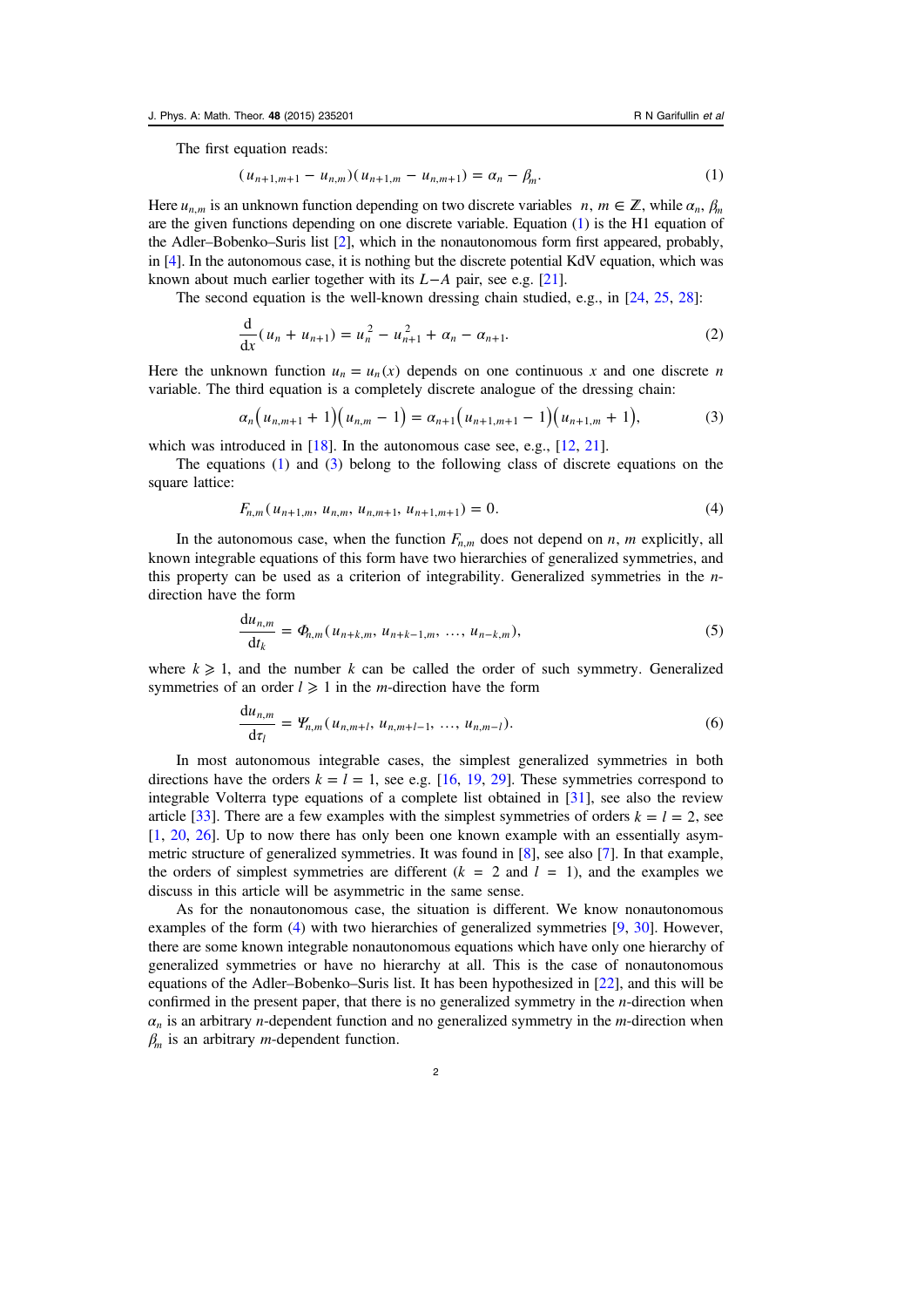<span id="page-2-0"></span>In this paper, instead of arbitrary functions  $\alpha_n$ ,  $\beta_m$  in equation [\(1](#page-1-0)), we consider the concrete ones. We look for functions  $\alpha_n$ ,  $\beta_m$ , such that the corresponding equation ([1\)](#page-1-0) has two hierarchies of generalized symmetries. We prove that symmetries of the form [\(5](#page-1-0)) and ([6\)](#page-1-0) exist if and only if  $\alpha_n$  and  $\beta_m$  are the periodic functions. We do this for some low orders k and l only. The orders  $k$  and  $l$  of the simplest generalized symmetries ([5\)](#page-1-0) and ([6\)](#page-1-0) depend on the periods of  $\alpha_n$  and  $\beta_m$  and may be arbitrarily high as well as different.

For equation [\(3](#page-1-0)) the picture is similar. In case of equation [\(2](#page-1-0)), the form of symmetries is different, but the results are quite analogous too.

In case of the periodic coefficients  $\alpha_n$  and  $\beta_m$  in equations ([1\)](#page-1-0)–[\(3](#page-1-0)), whose periods may be arbitrarily large, we demonstrate that two hierarchies of generalized symmetries and conservation laws can be constructed by using known nonautonomous *L*−*A* pairs of these equations. This is done using a method presented in [\[11](#page-25-0)].

It seems highly probable that two hierarchies of conservation laws also exist if and only if the coefficients of equations  $(1)$  $(1)$ – $(3)$  $(3)$  are periodic. This property has been confirmed in a sense in [[23\]](#page-26-0), where it has been shown for equation ([1\)](#page-1-0) that so-called five-point conservation laws disappear when the coefficients  $\alpha_n$  and  $\beta_m$  become nonconstant.

As a result of our investigation we come to an opinion that equations  $(1)$  $(1)$  $(1)$ – $(3)$  $(3)$  with the periodic coefficients are 'more integrable'. In this case we can derive, in both directions, generalized symmetries and conservation laws from their *L*−*A* pairs, while in the general case those *L*−*A* pairs seem to be much more inconvenient to use.

In section 2 we prove a few theorems showing that two hierarchies of generalized symmetries of equation [\(1](#page-1-0)) exist only in the case of periodic coefficients. In particular, we construct an interesting example with a simplest generalized symmetry of the second order in one direction and of the third order in the second one. In sections [3,](#page-6-0) [4](#page-9-0) we prove analogues theorems for equations  $(2)$  $(2)$ – $(3)$  $(3)$ . In section [5](#page-10-0) we explain how to construct two hierarchies of generalized symmetries and conservation laws for equations  $(1)$  $(1)$ – $(3)$  $(3)$  with the periodic coefficients. Examples of generalized symmetries of low orders together with their *L*−*A* pairs are constructed for such equations in section [6.](#page-19-0) Conservation laws of low orders are given in section [7.](#page-21-0) The nature of some generalized symmetries of equations  $(1)$  $(1)$ – $(3)$  $(3)$  with the periodic coefficients is discussed in section [8.](#page-23-0)

#### 2. H1 equation

We study in this section the H1 equation ([1\)](#page-1-0) for which we use a natural assumption:

$$
\alpha_n \neq \beta_m \tag{7}
$$

for any  $n, m \in \mathbb{Z}$ . In the opposite case the equation becomes degenerate in some points, see e.g. [[19](#page-26-0)] for the autonomous case and [[9\]](#page-25-0) for the nonautonomous one.

In the autonomous case, generalized symmetries of the Adler–Bobenko–Suris equations and of the H1 equation, in particular, were constructed in [\[14](#page-25-0), [15,](#page-25-0) [22](#page-26-0), [27\]](#page-26-0). Here we look for generalized symmetries of the H1 equation in the nonautonomous case and obtain, as a result, some statements on the symmetry structure of this equation.

Due to the invariance of equation [\(1](#page-1-0)) with respect to the involution  $n \leftrightarrow m$ ,  $\alpha_n \leftrightarrow \beta_n$ , we can restrict ourselves to generalized symmetries of the form ([5\)](#page-1-0). According to its definition, see e.g.  $[18]$  $[18]$ , the symmetry  $(5)$  $(5)$  of equation  $(4)$  $(4)$  must satisfy the relation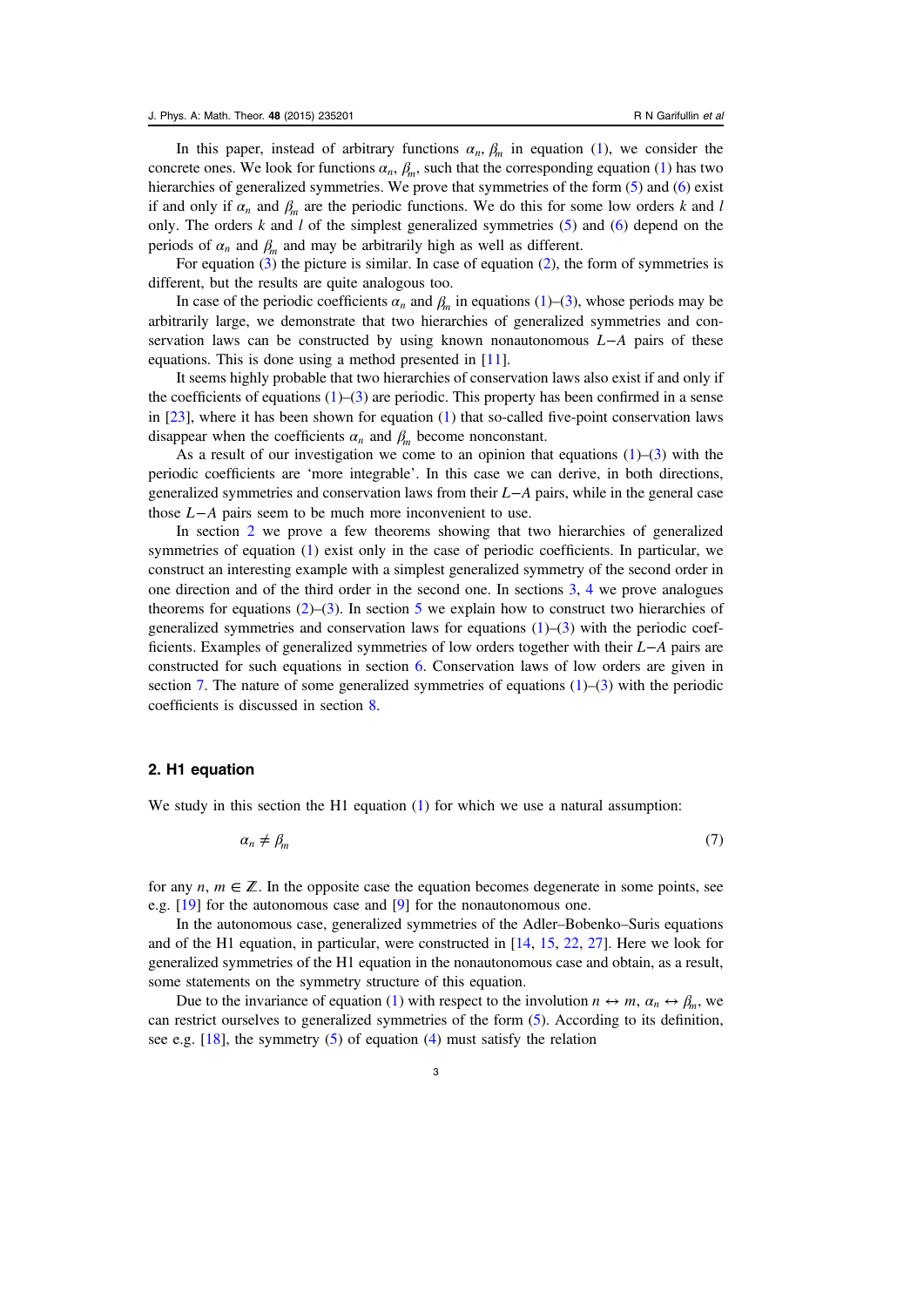<span id="page-3-0"></span>
$$
\frac{\partial F_{n,m}}{\partial u_{n+1,m}}\Phi_{n+1,m} + \frac{\partial F_{n,m}}{\partial u_{n,m}}\Phi_{n,m} + \frac{\partial F_{n,m}}{\partial u_{n,m+1}}\Phi_{n,m+1} + \frac{\partial F_{n,m}}{\partial u_{n+1,m+1}}\Phi_{n+1,m+1} = 0
$$
\n(8)

on the solutions of equation [\(4](#page-1-0)) and for all  $n, m \in \mathbb{Z}$ .

The symmetry  $(5)$  $(5)$  is of the order k if there exists a point  $(n, m)$ , such that

$$
\frac{\partial \Phi_{n,m}}{\partial u_{n+k,m}} \neq 0 \text{ or } \frac{\partial \Phi_{n,m}}{\partial u_{n-k,m}} \neq 0,
$$

cf [[17\]](#page-25-0). We will use subsequently the following property: if the symmetry [\(5](#page-1-0)) has an order  $\hat{k}$  < *k*, then

$$
\frac{\partial \Phi_{n,m}}{\partial u_{n+k,m}} = 0 \text{ and } \frac{\partial \Phi_{n,m}}{\partial u_{n-k,m}} = 0 \text{ for all } n, m.
$$

We prove theorems below under a nondegeneracy condition for such generalized symmetries:

$$
\frac{\partial \Phi_{n,m}}{\partial u_{n+k,m}} \neq 0 \text{ and } \frac{\partial \Phi_{n,m}}{\partial u_{n-k,m}} \neq 0 \text{ for all } n, m \in \mathbb{Z}.
$$
 (9)

In all known cases, if an equation of the form  $(4)$  $(4)$  has a generalized symmetry  $(5)$  $(5)$  of an order  $k \geq 1$ , then it has the nondegenerate symmetry of the same order.

We find generalized symmetries by using a scheme developed in [[6,](#page-25-0) [19](#page-26-0)]. Some anni-hilation operators [\[10](#page-25-0)] play an important role in this scheme.

Equation ([1\)](#page-1-0) has the following point symmetry:

$$
\frac{d}{dt_0}u_{n,m} = \nu_1 + \nu_2(-1)^{n+m} + \nu_3 u_{n,m}(-1)^{n+m},\tag{10}
$$

where  $\nu_1$ ,  $\nu_2$ ,  $\nu_3$  are arbitrary constants. We write down below generalized symmetries up to this point one.

#### 2.1. First and second order generalized symmetries

Here we get some theoretical results in case of the first and second order generalized symmetries. The following result was obtained in [\[22](#page-26-0)], and we present it below for completeness.

**Theorem 2.1.** Equations  $(1)$  $(1)$ – $(7)$  $(7)$  has a first order nondegenerate generalized symmetry in the *n*-direction if  $\alpha_n \equiv \alpha_{n-1}$ .

**Sketch of Proof.** The compatibility condition  $(8)$  $(8)$  $(8)$  for equations  $(1)$  $(1)$  and  $(5)$  $(5)$  implies:

$$
(\alpha_n - \alpha_{n-1}) \frac{\partial \Phi_{n,m}}{\partial u_{n+1,m}} \equiv 0, \quad (\alpha_n - \alpha_{n-1}) \frac{\partial \Phi_{n,m}}{\partial u_{n-1,m}} \equiv 0,\tag{11}
$$

and we get the first part of the theorem. On the other hand, equation ([1\)](#page-1-0) with  $\alpha_n \equiv \alpha_{n-1}$  has, for any  $\beta_m$ , the generalized symmetry

4

$$
\frac{d}{dt_1}u_{n,m} = \frac{1}{u_{n+1,m} - u_{n-1,m}}
$$
(12)

which is nondegenerate.  $□$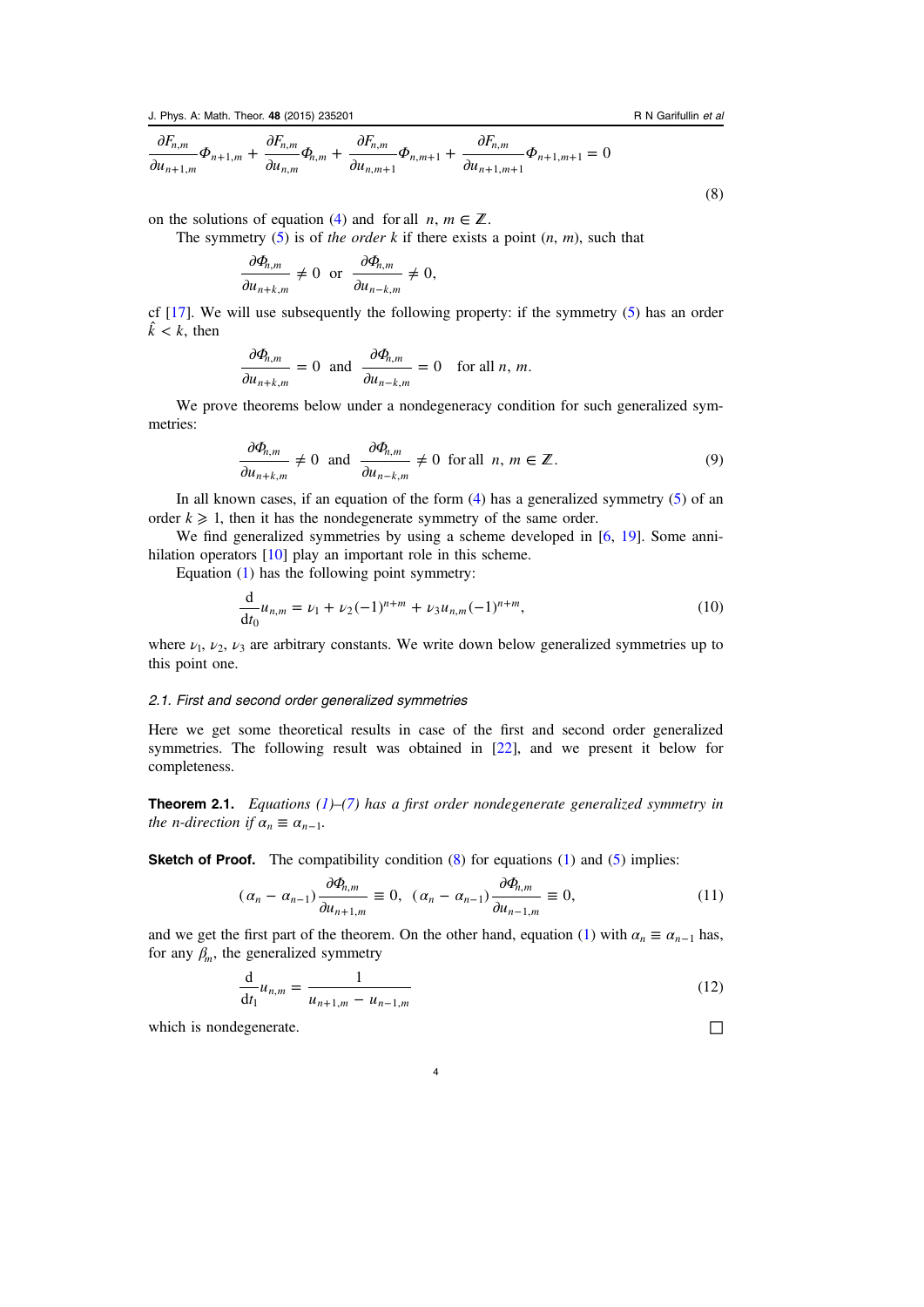<span id="page-4-0"></span>Remark. The same result can be obtained under a weaker assumption instead of the nondegeneracy condition ([9\)](#page-3-0) with  $k = 1$ . For example, we can assume that there exists m, such that

$$
\frac{\partial \Phi_{n,m}}{\partial u_{n+1,m}} \neq 0 \quad \text{or} \quad \frac{\partial \Phi_{n,m}}{\partial u_{n-1,m}} \neq 0 \tag{13}
$$

for any *n*. In this case we also derive  $\alpha_n \equiv \alpha_{n-1}$  from equation ([11\)](#page-3-0).

In the case  $\alpha_n \equiv \alpha_{n-1} \equiv \alpha$  and  $\beta_m \equiv \beta_{m-1} \equiv \beta$ , there is one more symmetry:

$$
\frac{d}{dt_1}u_{n,m} = \frac{2n(\beta - \alpha)}{u_{n+1,m} - u_{n-1,m}} + u_{n,m}.
$$
\n(14)

Any symmetry of the order  $k \leq 1$  of equations [\(1](#page-1-0))–([7\)](#page-2-0) with  $\alpha_n \equiv \alpha_{n-1}$  is, up to a point symmetry ([10\)](#page-3-0), the following linear combination with constant coefficients  $\mu_1$ ,  $\mu_2$ :

$$
\frac{du_{n,m}}{dt_1''} = \mu_1 \frac{du_{n,m}}{dt_1} + \mu_2 \frac{du_{n,m}}{dt_1'}.
$$
\n(15)

Both generalized symmetries  $(12)$  $(12)$  and  $(14)$  are known  $[14, 22, 27]$  $[14, 22, 27]$  $[14, 22, 27]$  $[14, 22, 27]$  $[14, 22, 27]$  $[14, 22, 27]$ . Equation  $(12)$  is a known integrable equation of the Volterra type [\[31](#page-26-0), [33\]](#page-26-0). Equation (14) is its known master symmetry [\[3](#page-25-0)]. It generates generalized symmetries not only for equation ([12\)](#page-3-0) but also for the discrete equations([1](#page-1-0))–[\(7](#page-2-0)) with  $\alpha_n \equiv \alpha$  and an arbitrary  $\beta_n$ . For example, it can be checked by direct calculation that the following equation, constructed in the standard way,

$$
\frac{d}{dt_2}u_{n,m} = \frac{d}{dt_1}\frac{d}{dt'_1}u_{n,m} - \frac{d}{dt'_1}\frac{d}{dt_1}u_{n,m}
$$
\n(16)

is the second order generalized symmetry for both of these equations.

Below we consider the two-periodic case:  $\alpha_{n+1} \equiv \alpha_{n-1}$ . There we have two possibilities. The first is  $\alpha_0 = \alpha_1$ , hence  $\alpha_n \equiv \alpha$  is a constant, and we are led to the previous one-periodic case. In the second case  $\alpha_0 \neq \alpha_1$ , then  $\alpha_{n+1} \neq \alpha_n$  for any *n*.

Theorem 2.2. The following two statements take place:

- 1. If equations  $(1)$  $(1)$ – $(7)$  $(7)$  has a nondegenerate generalized symmetry of order 2 in the n*direction, then*  $\alpha_{n+1} \equiv \alpha_{n-1}$ .
- 2. If  $\alpha_n$  in equations [\(1](#page-1-0))–([7\)](#page-2-0) satisfies the conditions

$$
\alpha_{n+1} \equiv \alpha_{n-1} \text{ and } \alpha_0 \neq \alpha_1,\tag{17}
$$

then in the n-direction there exists the nondegenerate second order symmetry and there is no symmetry of the first order.

**Proof.** We can derive from the compatibility condition  $(8)$  $(8)$  the following relations:

$$
(\alpha_{n+1}-\alpha_{n-1})\frac{\partial \Phi_{n,m}}{\partial u_{n+2,m}}\equiv 0, \ (\alpha_n-\alpha_{n-2})\frac{\partial \Phi_{n,m}}{\partial u_{n-2,m}}\equiv 0,
$$

which provide the first part of the theorem. In case (17) we have the second order symmetry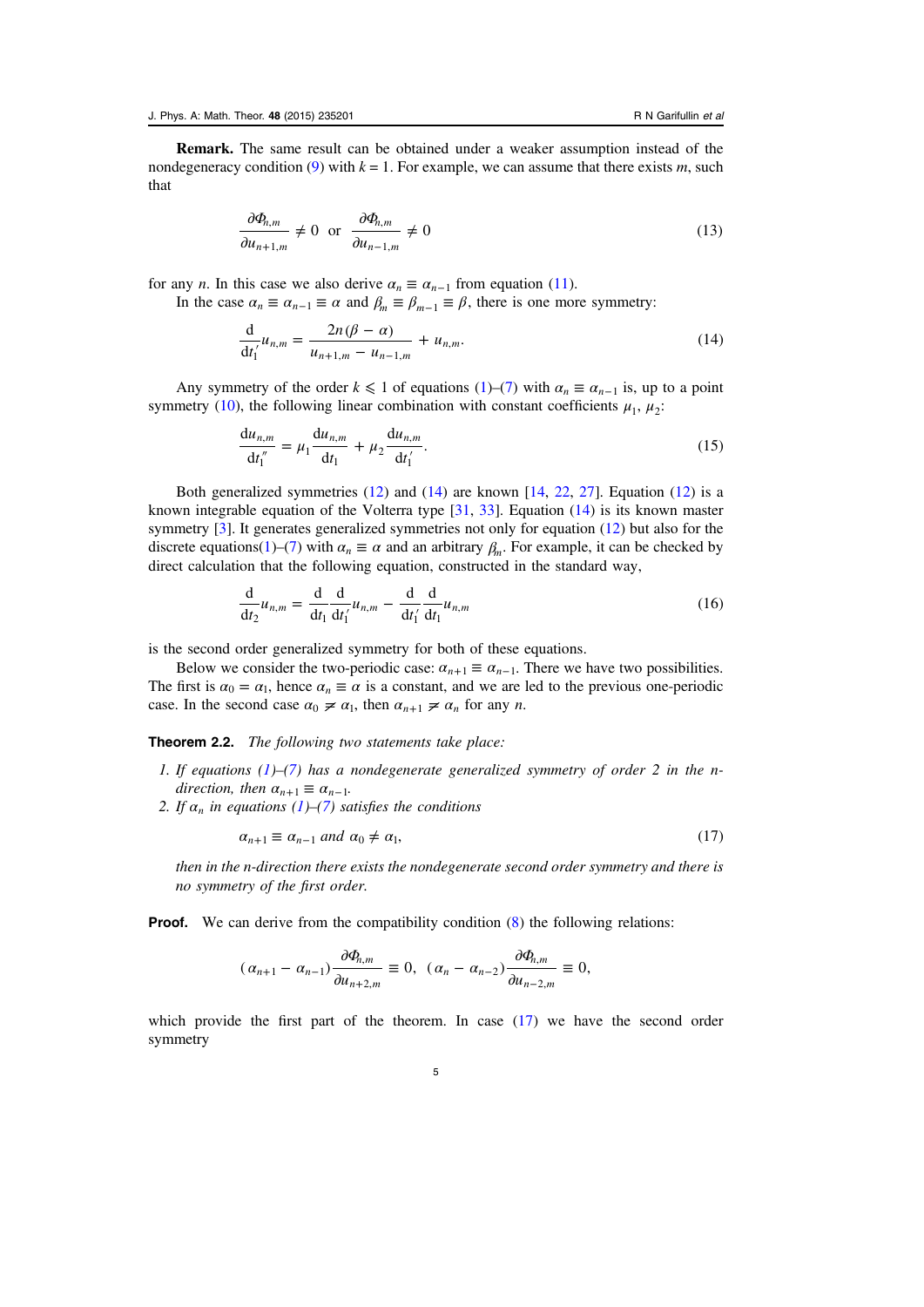<span id="page-5-0"></span>
$$
\frac{d}{dt_2}u_{n,m} = \frac{c_n(u_{n,m} - u_{n+2,m})}{\gamma_n + (u_{n-1,m} - u_{n+1,m})(u_{n,m} - u_{n+2,m})} + \frac{c_{n-1}(u_{n,m} - u_{n-2,m})}{\gamma_n + (u_{n-1,m} - u_{n+1,m})(u_{n,m} - u_{n-2,m})},
$$
(18)

where  $c_{n+2} \equiv c_n$  is an arbitrary two-periodic function, and  $\gamma_n = \alpha_{n+1} - \alpha_n \neq 0$  for any *n*. This formula yields the nondegenerate symmetries of order 2 (e.g. if  $c_n \equiv 1$  or  $c_n = 2 + (-1)^n$ ). In the case  $\beta_m \equiv \beta$  we have an additional symmetry:

$$
\frac{d}{dt'_2}u_{n,m} = \frac{n(\beta - \alpha_{n+1})(u_{n,m} - u_{n+2,m})}{\gamma_n + (u_{n-1,m} - u_{n+1,m})(u_{n,m} - u_{n+2,m})} + \frac{(n-1)(\beta - \alpha_n)(u_{n,m} - u_{n-2,m})}{\gamma_n + (u_{n-1,m} - u_{n+1,m})(u_{n,m} - u_{n-2,m})} - u_{n,m}.
$$
\n(19)

Any symmetry of the order  $k \le 2$  of equations [\(1](#page-1-0)), [\(7](#page-2-0)) and ([17\)](#page-4-0) is a linear combination of ([10\)](#page-3-0), [\(18](#page-4-0)) and (19).

For this reason, there is no first order symmetry. Indeed, any first order symmetry must have, up to point symmetries, the form

$$
\frac{\mathrm{d}}{\mathrm{d}t_1}u_{n,m} = \frac{\mathrm{d}}{\mathrm{d}t_2}u_{n,m} + \nu \frac{\mathrm{d}}{\mathrm{d}t'_2}u_{n,m}
$$

with some special  $c_n$  and  $\nu$ . Partial derivatives  $\partial_{u_{n+2,m}}$  of the right hand side of this equation must be equal to zero identically for all *n*, *m*. Then

$$
c_n + \nu n(\beta - \alpha_{n+1}) = 0 \text{ for all } n, m,
$$

and it is easy to see that  $c_n \equiv 0$ ,  $\nu = 0$ .

Let us note that if  $\alpha_{n+1} \equiv \alpha_n$ , then equations [\(18](#page-4-0))–(19) turn into ([12\)](#page-3-0)–([14\)](#page-4-0). The formula ([18\)](#page-4-0) provides two linear independent and commuting symmetries of the discrete equation.

Equation  $(19)$  should be the master symmetry for  $(18)$  $(18)$ , providing generalized symmetries of even orders not only for [\(18](#page-4-0)) but also for equations ([1\)](#page-1-0), ([7\)](#page-2-0) and [\(17](#page-4-0)) with an arbitrary *βm*. We have checked that by direct calculation in the first step, constructing a fourth order generalized symmetry.

## 2.2. An example with asymmetric symmetry structure

We consider here equations  $(1)$  $(1)$ – $(7)$  $(7)$  satisfying the conditions

$$
\alpha_{n+3} \equiv \alpha_n, \quad \beta_{m+2} \equiv \beta_m. \tag{20}
$$

We also require:

$$
\alpha_0 \neq \alpha_1, \quad \alpha_0 \neq \alpha_2, \quad \alpha_1 \neq \alpha_2, \quad \beta_0 \neq \beta_1. \tag{21}
$$

This provides that

$$
\alpha_{n+2} - \alpha_n \equiv \alpha_{n-1} - \alpha_n \neq 0, \quad \beta_m \neq \beta_{m-1}
$$

for all  $n$ ,  $m$ . Taking into account the condition  $(7)$  $(7)$ , we see that all the five numbers  $\alpha_0$ ,  $\alpha_1$ ,  $\alpha_2$ ,  $\beta_0$ ,  $\beta_1$  must be different.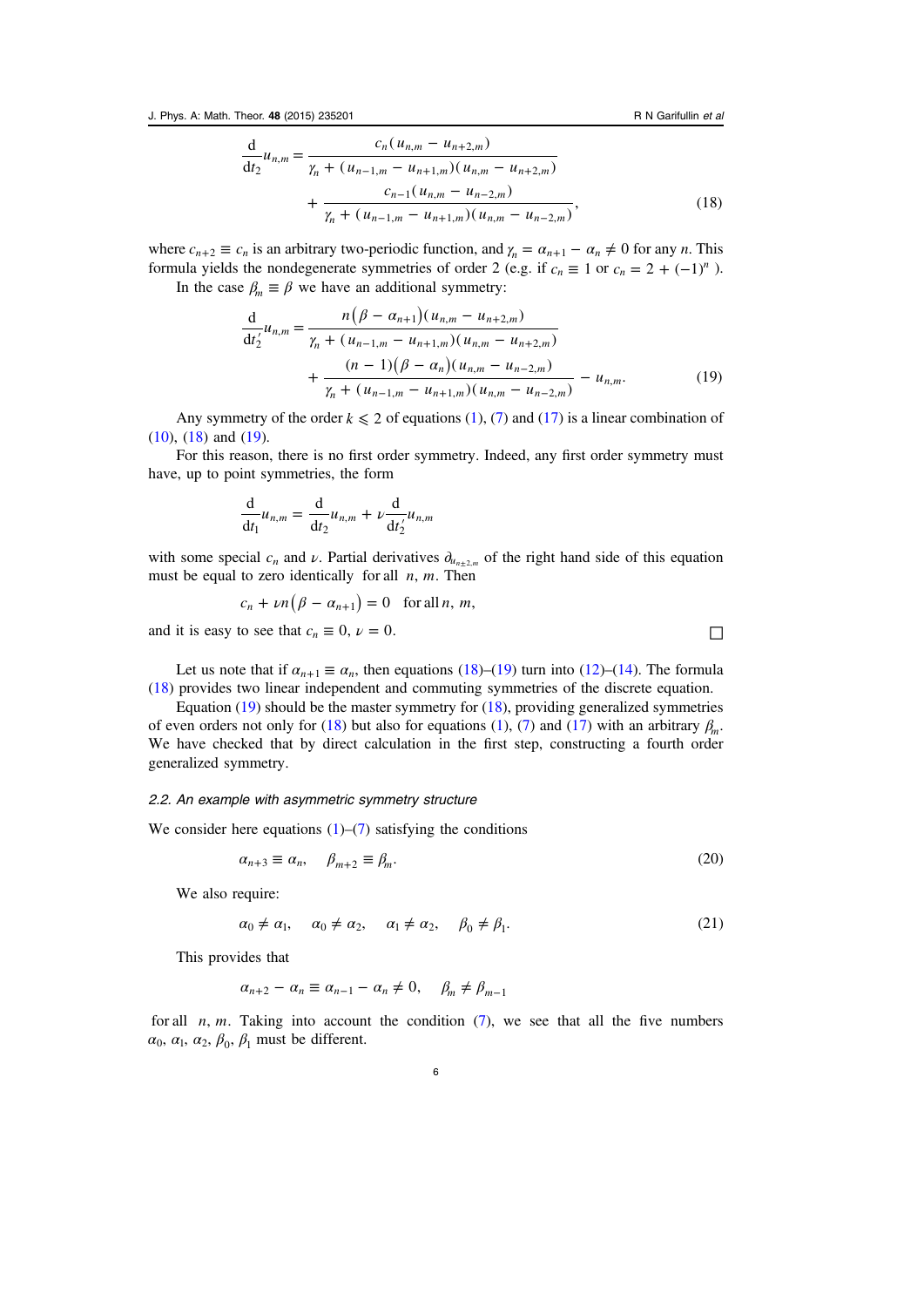<span id="page-6-0"></span>There is in the *n*-direction the following generalized symmetry:

$$
\frac{du_{n,m}}{dt_3} = \frac{\left(v_{n+2,m}v_{n+1,m} + \gamma_{n+1}\right)a_{n+1}}{v_{n+2,m}v_{n+1,m}v_{n,m} - v_{n+2,m}\gamma_{n+2} + v_{n,m}\gamma_{n+1}} + \frac{v_{n+1,m}v_{n-1,m}a_n}{v_{n+1,m}v_{n,m}v_{n-1,m} + v_{n+1,m}\gamma_{n+1} + v_{n-1,m}\gamma_n} + \frac{\left(v_{n-1,m}v_{n-2,m} - \gamma_n\right)a_{n-1}}{v_{n,m}v_{n-1,m}v_{n-2,m} - v_{n,m}\gamma_n - v_{n-2,m}\gamma_{n-1}},
$$
  

$$
v_{n,m} = u_{n+1,m} - u_{n-1,m}, \quad \gamma_n = \alpha_{n+1} - \alpha_n, \quad a_{n+3} \equiv a_n. \tag{22}
$$

It is of the order  $k = 3$  and is nondegenerate in particular cases, e.g.  $a_n \equiv 1$ . There are here three linear independent and commuting generalized symmetries. Any symmetry in the ndirection of an order  $k \leq 3$  is a linear combination of equations (22) and ([10\)](#page-3-0). That is why there is no symmetry of the orders  $k = 1$  and  $k = 2$ .

There is in the  $m$ -direction the following generalized symmetry of the form  $(6)$  $(6)$ :

$$
\frac{du_{n,m}}{dz_2} = \frac{w_{n,m+1}b_{m+1}}{w_{n,m+1}w_{n,m} + \delta_m} + \frac{w_{n,m-1}b_m}{w_{n,m}w_{n,m-1} - \delta_m}, \quad w_{n,m} = u_{n,m+1} - u_{n,m-1},
$$
  
\n
$$
\delta_m = \beta_{m+1} - \beta_m, \quad b_{m+2} \equiv b_m.
$$
\n(23)

It is of the order  $l = 2$  and is nondegenerate in particular cases, e.g.  $b_m \equiv 1$ . We have here two linear independent and commuting symmetries. Any symmetry in the *m*-direction of an order  $l \le 2$  is a linear combination of equations (23) and [\(10](#page-3-0)). For this reason there is no symmetry of the order  $l = 1$ .

The results can be formulated as follows:

**Theorem 2.3.** Equations  $(1)$  $(1)$ ,  $(7)$  $(7)$ ,  $(20, (21)$  $(20, (21)$  $(20, (21)$  $(20, (21)$  has in the n-direction a nondegenerate generalized symmetry of the order  $k = 3$  and has no symmetry of the orders  $k = 1, 2$ . This equation possesses in the m-direction a nondegenerate symmetry of the order  $l = 2$  and has no symmetry of the order  $l = 1$ .

# 3. Dressing chain

In this section we discuss the dressing chain ([2\)](#page-1-0). From the viewpoint of the generalized symmetry properties, equations of the form  $(4)$  $(4)$  are the discrete analogues of hyperbolic type equations:

$$
u_{xy}=f(x, y, u, u_x, u_y).
$$

Equation ([2\)](#page-1-0) belongs to the class of equations

$$
u_{n+1,x} = f_n(x, u_n, u_{n+1}, u_{n,x})
$$
\n(24)

which are, in the same sense, the semidiscrete analogues of hyperbolic type equations. In the autonomous case, all integrable equations of these three classes should have two hierarchies of generalized symmetries in two different directions. In the paper [\[32\]](#page-26-0) a number of autonomous examples of the form (24), including equation ([2\)](#page-1-0) with the constant  $a_n$ , have been presented together with two generalized symmetries in two different directions.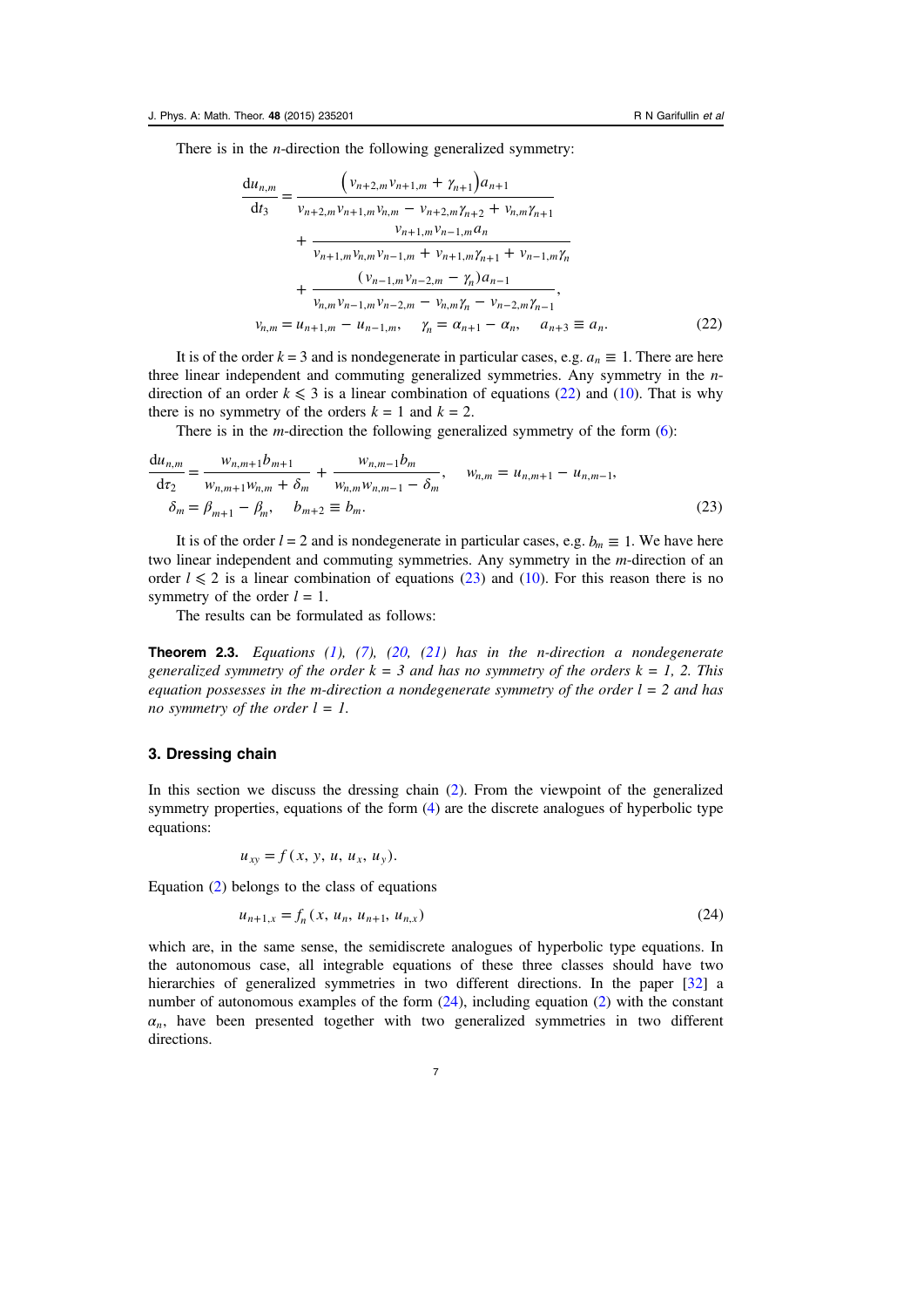<span id="page-7-0"></span>Equation  $(2)$  $(2)$  is a nonautonomous representative of the class  $(24)$  $(24)$ . A hierarchy of generalized symmetries in the x-direction exists for any  $\alpha_n$ , and the simplest equation has the form

$$
\frac{\mathrm{d}u_n}{\mathrm{d}\theta} = \frac{\mathrm{d}^3 u_n}{\mathrm{d}x^3} - 6\left(u_n^2 + \alpha_n\right)\frac{\mathrm{d}u_n}{\mathrm{d}x}.\tag{25}
$$

For any fixed  $n$  this equation is nothing but the well-known modified Korteweg–de Vries equation. As it will be shown below, symmetries of equation  $(2)$  $(2)$  in the *n*-direction disappear in the generic case, i.e. when  $\alpha_n$  is an arbitrary function. We will search the functions  $\alpha_n$ , such that generalized symmetries in the n-direction exist.

Generalized symmetries of equations  $(24)$  in the *n*-direction have the form

$$
\frac{du_n}{dt_k} = \Phi_n(x, u_{n+k}, u_{n+k-1}, \dots, u_{n-k}).
$$
\n(26)

The order of such symmetry is equal to  $k$  if

$$
\frac{\partial \Phi_n}{\partial u_{n+k}} \neq 0 \text{ or } \frac{\partial \Phi_n}{\partial u_{n-k}} \neq 0
$$

at least at one point  $n$ .

We prove the theorems below under the following nondegeneracy condition for the generalized symmetries:

$$
\frac{\partial \Phi_n}{\partial u_{n+k}} \neq 0 \text{ and } \frac{\partial \Phi_n}{\partial u_{n-k}} \neq 0 \text{ for all } n \in \mathbb{Z}.
$$
 (27)

In all integrable cases we know, if an equation  $(24)$  $(24)$  has a generalized symmetry  $(26)$  of an order  $k \geq 1$ , then it has the nondegenerate symmetry of the same order.

The generalized symmetry  $(26)$  of equation  $(24)$  $(24)$  must satisfy the compatibility condition

$$
\frac{\mathrm{d}}{\mathrm{d}x}\Phi_{n+1} = \frac{\partial f_n}{\partial u_n}\Phi_n + \frac{\partial f_n}{\partial u_{n+1}}\Phi_{n+1} + \frac{\partial f_n}{\partial u_{n,x}}\frac{\mathrm{d}}{\mathrm{d}x}\Phi_n \tag{28}
$$

on any solution of equation  $(24)$  $(24)$  and for all *n*.

### 3.1. First order generalized symmetries

**Theorem 3.1.** Equation ([2\)](#page-1-0) has a first order nondegenerate generalized symmetry in the ndirection iff  $\alpha_n \equiv \alpha_{n+1}$ .

**Proof.** We can derive from the compatibility condition  $(28)$  the relations

$$
(\alpha_{n+1} - \alpha_n) \frac{\partial \Phi_n}{\partial u_{n+1}} \equiv 0, \quad (\alpha_n - \alpha_{n-1}) \frac{\partial \Phi_n}{\partial u_{n-1}} \equiv 0
$$

which provide the first part of the theorem. On the other hand, equation ([2\)](#page-1-0) with  $\alpha_n \equiv \alpha_{n+1}$ has the following nondegenerate generalized symmetry:

$$
\frac{du_n}{dt_1} = \frac{1}{u_{n+1} + u_n} - \frac{1}{u_n + u_{n-1}}.\tag{29}
$$

In the autonomous case, both symmetries  $(25)$  and  $(29)$  of equation  $(2)$  $(2)$  have been found in [[32\]](#page-26-0).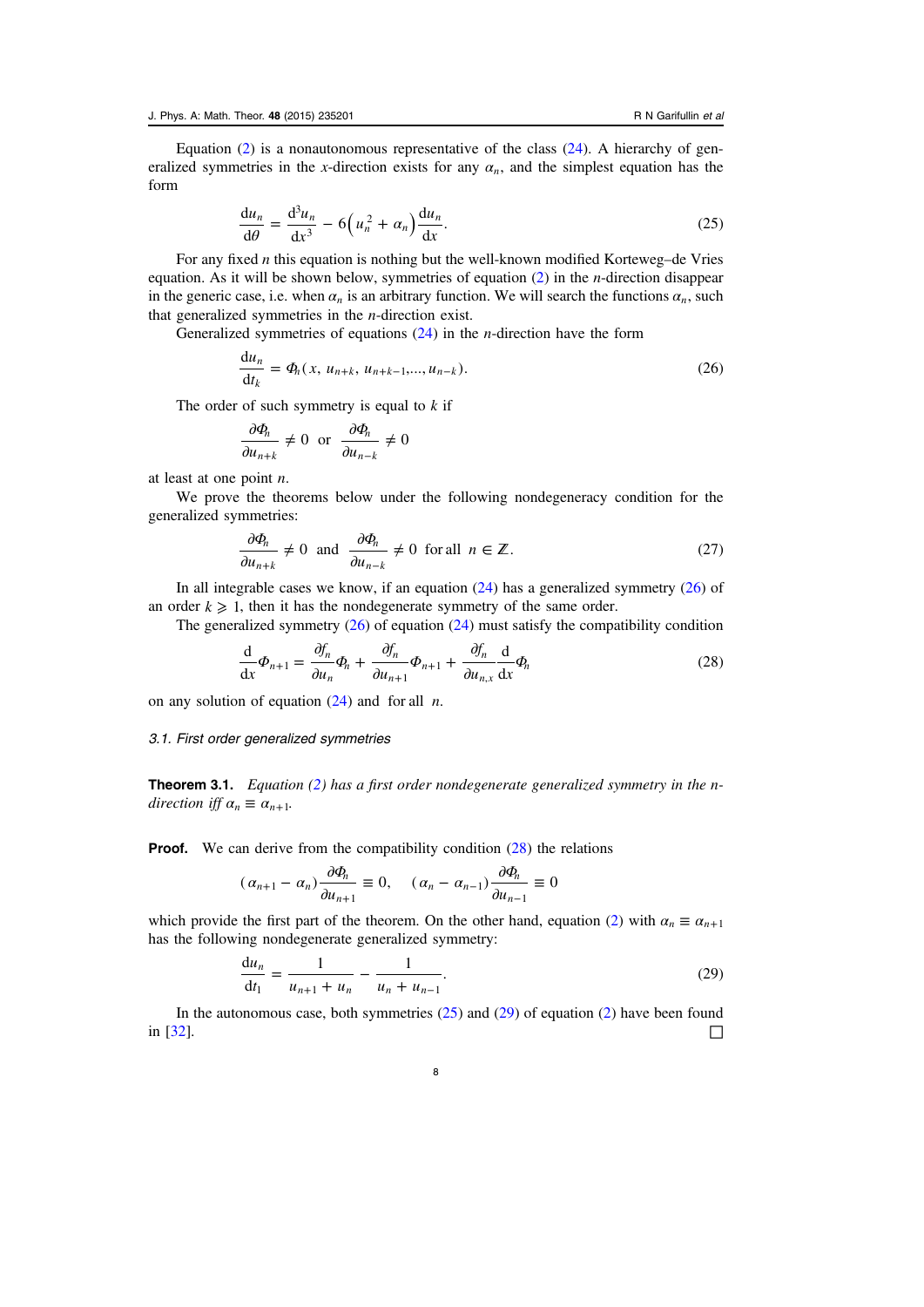<span id="page-8-0"></span>There is one more generalized symmetry:

$$
\frac{du_n}{dt'_1} = \frac{n}{u_{n+1} + u_n} - \frac{n-1}{u_n + u_{n-1}},
$$
\n(30)

and any symmetry of an order  $k \leq 1$  of equation ([2\)](#page-1-0) with  $\alpha_n \equiv \alpha_{n+1}$  is a linear combination of ([29\)](#page-7-0), (30). Equation (30) provides the master symmetry for equation [\(29](#page-7-0)). For example,

$$
\frac{du_n}{dt_2} = \left(\frac{d}{dt_1}\frac{d}{dt'_1} - \frac{d}{dt'_1}\frac{d}{dt_1}\right)u_n = \frac{1}{(u_{n+2} + u_{n+1})(u_{n+1} + u_n)^2} - \frac{u_{n+1} - u_{n-1}}{(u_{n+1} + u_n)^2(u_n + u_{n-1})^2} - \frac{1}{(u_n + u_{n-1})^2(u_{n-1} + u_{n-2})}
$$
(31)

is the generalized symmetry not only for equation ([29\)](#page-7-0) but also for the autonomous semidiscrete equation ([2\)](#page-1-0).

#### 3.2. Second order generalized symmetries

Theorem 3.2. The following two statements take place:

- 1. If equation [\(2](#page-1-0)) has a nondegenerate generalized symmetry of the second order in the ndirection, then  $\alpha_{n+1} \equiv \alpha_{n-1}$ .
- 2. If  $\alpha_n$  of equation [\(2](#page-1-0)) satisfies the conditions

$$
\alpha_{n+1} \equiv \alpha_{n-1} \text{ and } \alpha_0 \neq \alpha_1,\tag{32}
$$

then there exists in the n-direction a nondegenerate second order symmetry and there is no symmetry of the first order.

**Proof.** The compatibility condition ([28\)](#page-7-0) implies

$$
(\alpha_{n+2}-\alpha_n)\frac{\partial \Phi_n}{\partial u_{n+2}}\equiv 0, \ (\alpha_n-\alpha_{n-2})\frac{\partial \Phi_n}{\partial u_{n-2}}\equiv 0,
$$

and we get the first part of the theorem.

In the case (32) all symmetries of orders  $k \le 2$  are described as follows:

$$
\frac{du_n}{dt_2} = \frac{a_{n+2}(u_{n+2} + u_{n+1})}{\gamma_n + (u_{n+2} + u_{n+1})(u_{n+1} + u_n)} + \frac{a_{n+1}(u_{n+1} - u_{n-1})}{\gamma_n - (u_{n+1} + u_n)(u_n + u_{n-1})} - \frac{a_n(u_{n-1} + u_{n-2})}{\gamma_n + (u_n + u_{n-1})(u_{n-1} + u_{n-2})},
$$
\n(33)

where  $\gamma_n = \alpha_{n+1} - \alpha_n \neq 0$  for all *n*. The function  $a_n$  is given by  $a_n = b_n + cn$ , where  $b_n$  is an arbitrary two-periodic function and c is an arbitrary constant. So, as  $b_n$  can be represented in the form  $b_n = b + \hat{b}(-1)^n$ , then any symmetry (33) is a linear combination of three inequivalent symmetries given by:

$$
a_n = 1, \quad a_n = (-1)^n, \quad a_n = n. \tag{34}
$$

There are nondegenerate examples here of the second order, e.g.  $a_n = 1$  or  $a_n = 2 + (-1)^n$ , but there is no symmetry of the first order.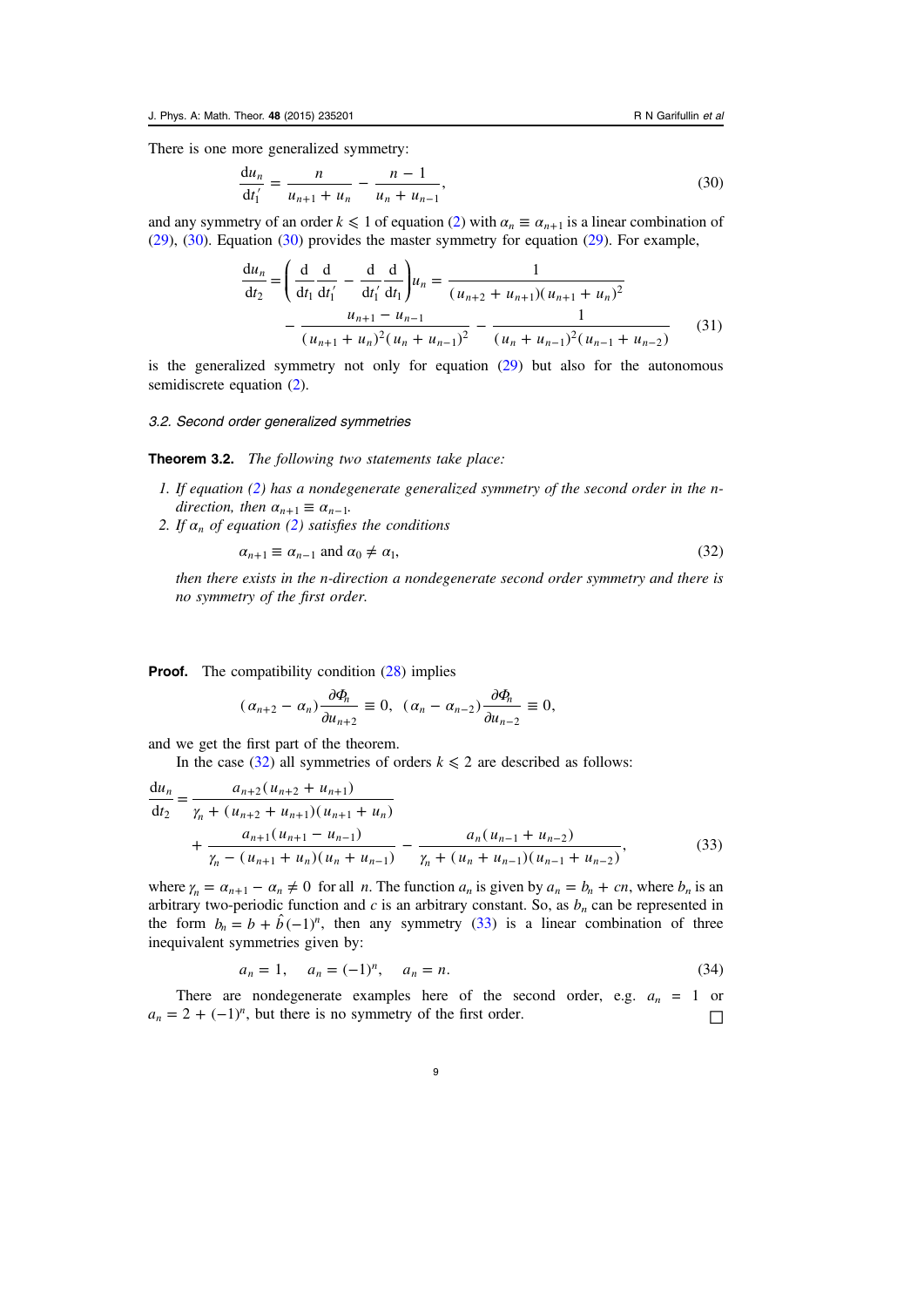<span id="page-9-0"></span>In the case when  $a_n$  is the two-periodic function, i.e.  $a_n = b_n$ , we have in [\(33](#page-8-0)) two linear independent and commuting generalized symmetries. The linear case  $a_n = cn$  provides the master symmetry for equation ([33](#page-8-0)) with  $a_n = b_n$ . This master symmetry generates symmetries not only for equation ([33\)](#page-8-0) with  $a_n = b_n$  but also for the semidiscrete equations ([2\)](#page-1-0), ([32\)](#page-8-0). We have checked that on the first step, constructing a fourth order generalized symmetry.

## 4. Discrete dressing chain

In this section we discuss equation [\(3](#page-1-0)) with  $\alpha_n \neq 0$  for any *n*. In [[18](#page-25-0)] a complete analogue of the dressing chain [\(2](#page-1-0)) has been introduced in the following form:

$$
\left(v_{n+1,m} + d_m\right)\left(v_{n,m} - d_m\right) = \left(v_{n+1,m+1} - d_{m+1}\right)\left(v_{n,m+1} + d_{m+1}\right). \tag{35}
$$

If  $d_m \neq 0$  for all *m*, then after using the involution  $n \leftrightarrow m$  and an obvious rescaling of *v<sub>n,m</sub>* we obtain the discrete equation ([3\)](#page-1-0) with  $\alpha_n = d_n^2 \neq 0$  for any *n*. This form is more comfortable for further investigation.

For any  $\alpha_n$  there exists a hierarchy of generalized symmetries of equation [\(3](#page-1-0)) in the m-direction, and its simplest representative reads [\[18](#page-25-0)]:

$$
\frac{du_{n,m}}{d\tau_1} = \alpha_n \Big( u_{n,m}^2 - 1 \Big) (u_{n,m+1} - u_{n,m-1}). \tag{36}
$$

For any fixed n it obviously is the modified Volterra equation. We will look for functions *αn*, such that generalized symmetries in the *n*-direction exist.

It should be remarked that an integrable generalization of equation [\(3](#page-1-0)) has been presented in [[9\]](#page-25-0) together with one hierarchy of generalized symmetries and an *L*−*A* pair.

#### 4.1. Simplest case

The following result has been obtained in [\[9](#page-25-0)], and we present it here for completeness.

**Theorem 4.1.** Equation [\(3\)](#page-1-0) with  $\alpha_n \neq 0$  for any *n* has a first order nondegenerate generalized symmetry of the form ([5\)](#page-1-0) iff  $\alpha_n \equiv \alpha_{n-1}$ .

In the case  $\alpha_n \equiv \alpha_{n-1}$ , the following nondegenerate symmetry is known [\[18](#page-25-0)]:

$$
\frac{du_{n,m}}{dt_1} = \left(u_{n,m}^2 - 1\right) \left(\frac{1}{u_{n+1,m} + u_{n,m}} - \frac{1}{u_{n,m} + u_{n-1,m}}\right).
$$
\n(37)

We just add that there is one more generalized symmetry in the *n*-direction:

$$
\frac{du_{n,m}}{dt_1'} = \left(u_{n,m}^2 - 1\right) \left(\frac{n}{u_{n+1,m} + u_{n,m}} - \frac{n-1}{u_{n,m} + u_{n-1,m}}\right),\tag{38}
$$

and any symmetry of an order  $k \leq 1$  of equation [\(3](#page-1-0)) is a linear combination of (37) and (38).

Equation  $(38)$  is the known master symmetry of equation  $(37)$  [[5\]](#page-25-0). It provides generalized symmetries not only for  $(37)$  $(37)$  but also for equation  $(3)$ .

# 4.2. Second order generalized symmetries

Theorem 4.2. The following two statements take place: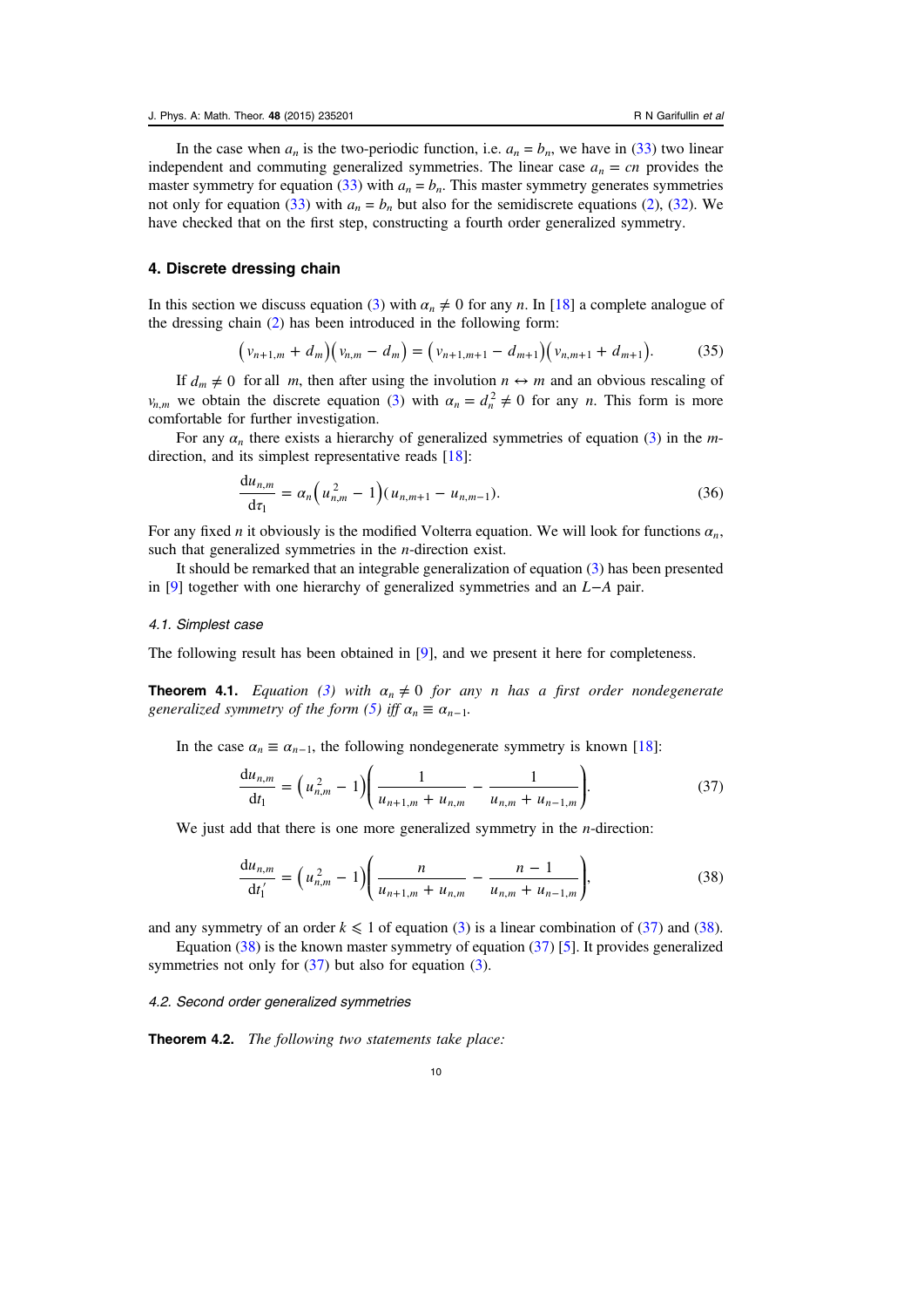- <span id="page-10-0"></span>1. If equation ([3\)](#page-1-0) with  $\alpha_n \neq 0$  for all n has a nondegenerate generalized symmetry of the second order in the *n*-direction, then  $\alpha_{n+1} \equiv \alpha_{n-1}$ .
- 2. If  $\alpha_n \neq 0$  for any *n* in equation [\(3](#page-1-0)) and it satisfies the conditions

 $\alpha_{n+1} \equiv \alpha_{n-1}$  and  $\alpha_0 \neq \alpha_1$ , (39)

then there exists in the n-direction a nondegenerate second order symmetry of equation  $(3)$  $(3)$  and there is no symmetry of the first order.

**Proof.** The compatibility condition ([8\)](#page-2-0) implies:

$$
(\alpha_{n+2}-\alpha_n)\frac{\partial \Phi_{n,m}}{\partial u_{n+2,m}}\equiv 0, \ (\alpha_n-\alpha_{n-2})\frac{\partial \Phi_{n,m}}{\partial u_{n-2,m}}\equiv 0,
$$

and we get the first part of the theorem.

In the case (39), all symmetries of orders  $k \le 2$  in the *n*-direction are described as follows:

$$
\frac{du_{n,m}}{dt_2} = \left(u_{n,m}^2 - 1\right) \left(\frac{a_{n+2}\left(u_{n+2,m} + u_{n+1,m}\right)}{U_{n+1,m}} - \frac{a_{n+1}\left(u_{n+1,m} - u_{n-1,m}\right)}{U_{n,m}} - \frac{a_n\left(u_{n-1,m} + u_{n-2,m}\right)}{U_{n-1,m}}\right),
$$
\n
$$
U_{n,m} = \left(u_{n+1,m} + u_{n,m}\right) \left(u_{n,m} + u_{n-1,m}\right) + \left(u_{n,m}^2 - 1\right) \left(\beta_{n-1} - 1\right), \tag{40}
$$

where  $\beta_n = \alpha_{n+1}/\alpha_n \neq 1$  for all *n*. The function  $a_n$  is given by  $a_n = b_n + cn$ , where  $b_n$  is an arbitrary two-periodic function and  $c$  is an arbitrary constant. Here, as in the case of equation [\(33](#page-8-0)), any symmetry (40) is a linear combination of three inequivalent symmetries given by  $(34)$  $(34)$ .

There are in (40) nondegenerate examples of the second order, e.g.  $a_n \equiv 1$  or  $a_n = 2 + (-1)^n$ , but there is no symmetry of the first order.

In the case when  $a_n$  is the two-periodic function, i.e.  $a_n = b_n$ , we have in (40) two linear independent and commuting generalized symmetries. The linear case  $a_n = cn$  provides the master symmetry for equation (40) with  $a_n = b_n$ , which generates generalized symmetries for this equation. Those generalized symmetries should be the symmetries of the discrete equations [\(3](#page-1-0)), (39) too, as the Lie algebra of symmetries should be closed under the operation of commutation, but the verification of this property is difficult even on the first step.

# 5. Method of the construction of generalized symmetries and conservation laws

A method has been developed in [\[11](#page-25-0)] for the autonomous and weakly nonautonomous discrete and semidiscrete equations, which allows one to construct generalized symmetries and conservation laws by using the *L*−*A* pairs. That method is based on the formal diagonalization of an *L*−*A* pair in the neighborhood of a stationary singular point. In this section we generalize that method to the case of the nonautonomous equations with periodic coefficients.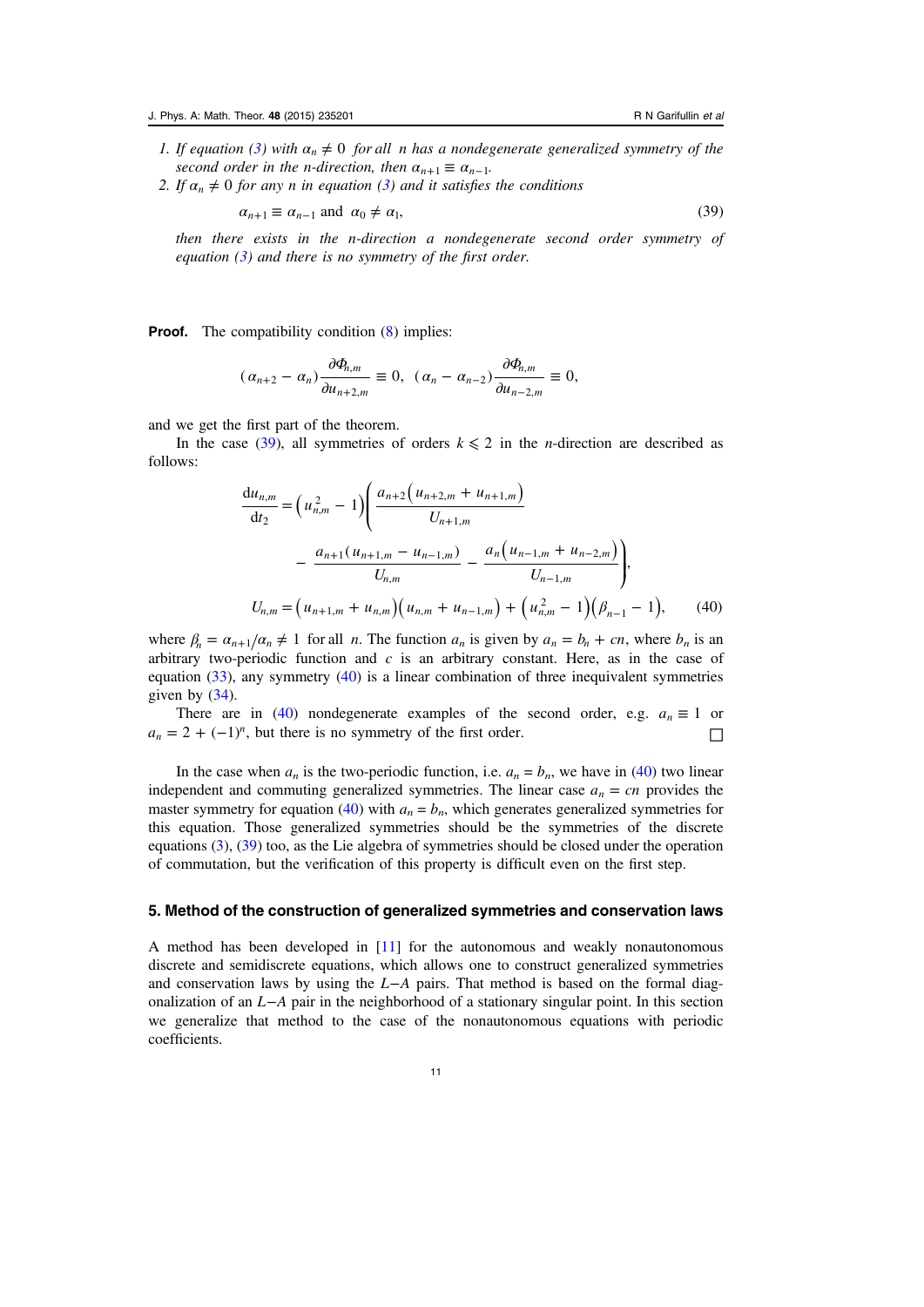## <span id="page-11-0"></span>5.1. Formal diagonalization

Let us first discuss the formal diagonalization in the case of systems of the linear discrete equations.

We consider a discrete linear vector equation of the form

$$
\mathbf{\Psi}_{n+k} = f_n(\mathbf{u}_n, \lambda) \mathbf{\Psi}_n, \quad k \geqslant 1,\tag{41}
$$

where  $\Psi_n$  is an unknown vector, the matrix potential  $f_n(\mathbf{u}_n, \lambda) \in \mathbb{C}^{s \times s}$  is a meromorphic function of  $\lambda \in \mathbb{C}$ , and the vector function  $\mathbf{u}_n$  is a functional parameter. A point  $\lambda = \lambda_0$  is called the point of singularity of equation (41) if it is either a pole of  $f_n(\mathbf{u}_n, \lambda)$  or a solution of the equation det  $f_n(\mathbf{u}_n, \lambda) = 0$ . It is assumed that the set of roots of the equation det  $f_n(\mathbf{u}_n, \lambda) = 0$ , as well as the set of poles of  $f_n$ , does not depend on *n*.

We suppose here that equation (41) with the singular point  $\lambda_0$  is reduced to the following special form:

$$
\Psi_{n+k} = P_n(\mathbf{u}_n, \lambda) Z \Psi_n, \tag{42}
$$

where Z is a diagonal matrix  $Z = diag((\lambda - \lambda_0)^{\gamma_1}, (\lambda - \lambda_0)^{\gamma_2}, ..., (\lambda - \lambda_0)^{\gamma_s})$  with integer exponents  $\gamma_j$ , such that  $\gamma_1 < \gamma_2 < ... < \gamma_s$ .

It should be remarked that there is no proof that equation (41) can be transformed into the form (42). However, there is a general scheme which provides, as a rule, a transition from equation (41) to (42). That scheme has been presented in [\[11](#page-25-0)]. Besides, it will be explained in detail in section [5.3](#page-13-0) for three examples under consideration how to get the representation (42).

Let us rewrite equation (42) as  $L\Psi_n = \Psi_n$  with

$$
L = D_n^{-k} P_n(\mathbf{u}_n, \lambda) Z,\tag{43}
$$

where  $D_n$  is the shift operator acting by the rule  $D_n$ :  $n \to n + 1$ . The following statement on the formal diagonalization of the operator L takes place, see  $[11, 13]$  $[11, 13]$  $[11, 13]$  $[11, 13]$  $[11, 13]$ .

**Theorem 5.1.** Assume that, for any integer n and for  $\mathbf{u}_n$  ranging in a domain, the function  $P_n(\mathbf{u}_n, \lambda)$  is analytic in a neighborhood of the point  $\lambda_0$ , and all the leading principal minors det *j* of the matrix  $P_n(\mathbf{u}_n, \lambda_0)$  do not vanish:

$$
\det_j P_n(\mathbf{u}_n, \lambda_0) \neq 0 \quad \text{for} \quad j = 1, 2, ..., s \quad \text{and for all} \quad n.
$$

Then there exists a formal series  $T_n = \sum_{i\geqslant 0} T_n^{(i)} (\lambda - \lambda_0)^i$  $_{0}T_{n}^{(i)}(\lambda - \lambda_{0})^{i}$ , det  $T_{n}^{(0)} \neq 0$ , with the matrix coefficients, such that the operator  $L_0 = T_n^{-1}LT_n$  is of the form  $L_0 = D_n^{-k}h_nZ$ , where  $h_n = \sum_{i \geq 0} h_n^{(i)} (\lambda - \lambda_0)^i$  $\int_0^{\infty} h_n^{(i)} (\lambda - \lambda_0)^i$  is a formal series with the diagonal coefficients  $h_n^{(i)}$ , det  $h_n^{(0)} \neq 0$ .

The series  $T_n$  is defined up to multiplication by a formal series with the diagonal coefficients. The latter can be chosen so that all the coefficients  $T_n^{(i)}$  and  $h_n^{(i)}$  depend on some finite sets of dynamical variables in  $\left\{\mathbf{u}_p\right\}_{p=-\infty}^{p=\infty}$  $p=\infty$ , which in turn depend on *i*.

For  $k = 1$  theorem 5.1 has been proved in [[11\]](#page-25-0). In the general case  $k > 1$ , it can be proved by almost verbatim repeating a proof of  $[11]$  $[11]$ . It should be remarked that there is in that proof an algorithm for recurrent construction of the coefficients  $T_n^{(i)}$ ,  $h_n^{(i)}$ .

#### 5.2. Diagonalization of the L−A pair and construction of conservation laws

In this section we apply theorem 5.1 to operators defining the *L*−*A* pairs of discrete or semidiscrete scalar equations like equations [\(1](#page-1-0)), ([2\)](#page-1-0). We also explain how to derive a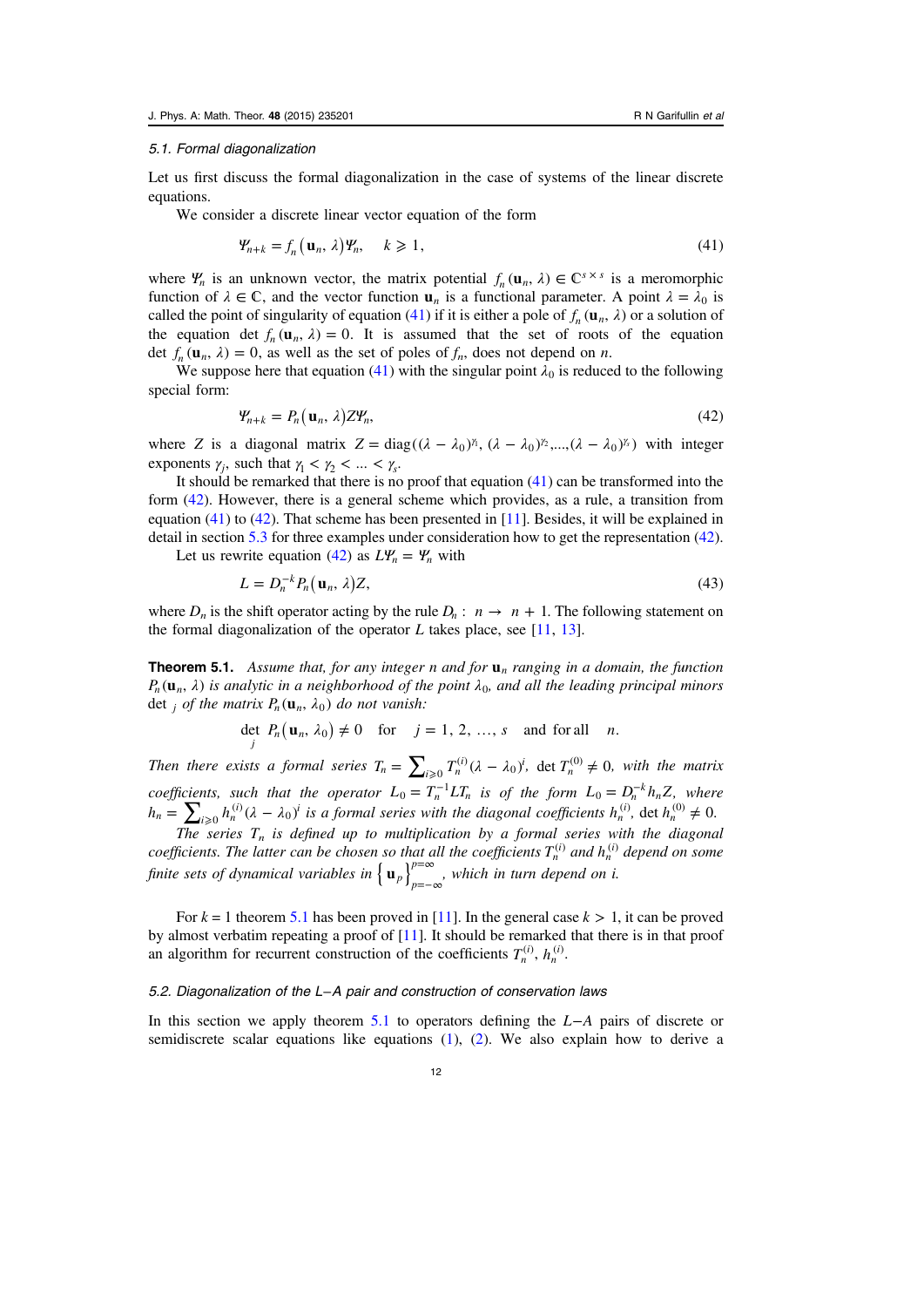hierarchy of conservation laws from so-diagonalized operators. The same procedure can be used for analogous systems of discrete or semidiscrete equations.

First we consider a discrete equation ([4\)](#page-1-0) and suppose that it is represented as the consistency condition of the following system of linear discrete equations:

$$
\mathcal{Y}_{n+p,m} = P_{n,m} ( [u_{n,m}], \lambda) Z \mathcal{Y}_{n,m}, \quad \mathcal{Y}_{n,m+q} = R_{n,m} ( [u_{n,m}], \lambda) \mathcal{Y}_{n,m}. \tag{44}
$$

Here the symbol  $[u_{n,m}]$  indicates that the matrix functions  $P_{n,m}$  and  $R_{n,m}$  depend on the dynamical variable  $u_{n,m}$  and on a finite number of its shifts. Note that the first equation in (44) is of the form ([42\)](#page-11-0). Let us suppose that it satisfies all the conditions of theorem [5.1.](#page-11-0) Then, due to the theorem, the operator  $L = D_n^{-p} P_{n,m} Z$  is diagonalized by the conjugation by an appropriate formal series  $T_{n,m}$ . We assume that the potential  $R_{n,m}([u_{n,m}], \lambda)$  rationally depends on  $\lambda$ . Evidently, the consistency condition for the system (44) is equivalent to the commutativity condition for the operators L and  $M = D_m^{-q} R_{n,m}$ .

It has been proved in  $[11]$  $[11]$  that the operator M commuting with L is diagonalized by the conjugation with the same series  $T_{n,m}$ . Therefore we have a diagonal operator  $M_0$  with the following representation as a formal series:

$$
M_0 = T_{n,m}^{-1} M T_{n,m} = D_m^{-q} S_{n,m},
$$
  
\n
$$
S_{n,m} = (\lambda - \lambda_0)^{q_0} \left( S_{n,m}^{(0)} + S_{n,m}^{(1)} (\lambda - \lambda_0) + S_{n,m}^{(2)} (\lambda - \lambda_0)^2 + \ldots \right).
$$

The commutativity condition  $[L_0, M_0] = 0$ , where  $L_0 = T_{n,m}^{-1} L T_{n,m} = D_n^{-p} h_{n,m} Z$ , gives rise to the equation

$$
h_{n,m+q}S_{n,m} = S_{n+p,m}h_{n,m},\tag{45}
$$

as  $[Z, S_{n,m}] = [Z, h_{n,m}] = 0$ . Equation (45) implies the relation  $(D_m^q - 1) \log h_{n,m} =$  $(D_n^p - 1) \log S_{n,m}$ . Here and below the notations  $\log h_{n,m}$ ,  $\log S_{n,m}$  mean that we apply the logarithm to coefficients of the diagonal matrices. Therefore the matrix function  $H = (D_m^{q-1} + D_m^{q-2} + ... + 1) \log h_{n,m}$  is the generating function for conservation laws. In this way we get an infinite sequence of conservation laws for the discrete equation [\(4](#page-1-0)) whenever the system (44) satisfies the conditions of theorem [5.1](#page-11-0).

In a similar way one can consider the semidiscrete model [\(24](#page-6-0)). Assume that the equation admits an *L*−*A* pair of the form

$$
\mathcal{Y}_{n+k} = P_n\left(\begin{bmatrix}u_n\end{bmatrix}, \lambda\right) Z \mathcal{Y}_n, \quad \mathcal{Y}_{n,x} = A_n\left(\begin{bmatrix}u_n\end{bmatrix}, \lambda\right) \mathcal{Y}_n. \tag{46}
$$

Here the symbol  $[u_n]$  indicates the dependence on the dynamical variable  $u_n$  and on a finite number of its shifts and x-derivatives. Let us suppose that the first of equations  $(46)$ satisfies the conditions of theorem  $5.1$ . The compatibility condition for equations (46) takes the form  $[L, D_x - A_n] = 0$ , where L is given by ([43\)](#page-11-0), and it is equivalent to the semidiscrete equation  $(24)$  $(24)$  $(24)$ . According to theorem [5.1](#page-11-0) the operator L is diagonalized by the conjugation transform  $L_0 = T_n^{-1} L T_n$ . As it has been proved in [\[11](#page-25-0)], the second operator  $D_x - A_n$  is diagonalized by the same conjugation  $D_x - B_n = T_n^{-1}(D_x - A_n)T_n$ , where  $B_n = -T_n^{-1}T_{n,x}$  +  $T_n^{-1}A_nT_n$  is a formal series with the diagonal coefficients. The commutativity condition  $[L_0, D_x - B_n] = 0$  of the diagonal operators implies an equation of the form

$$
D_x \log h_n = \left( D_n^k - 1 \right) B_n,\tag{47}
$$

which generates an infinite sequence of conservation laws. The diagonal operator  $h_n$  is defined in theorem [5.1](#page-11-0).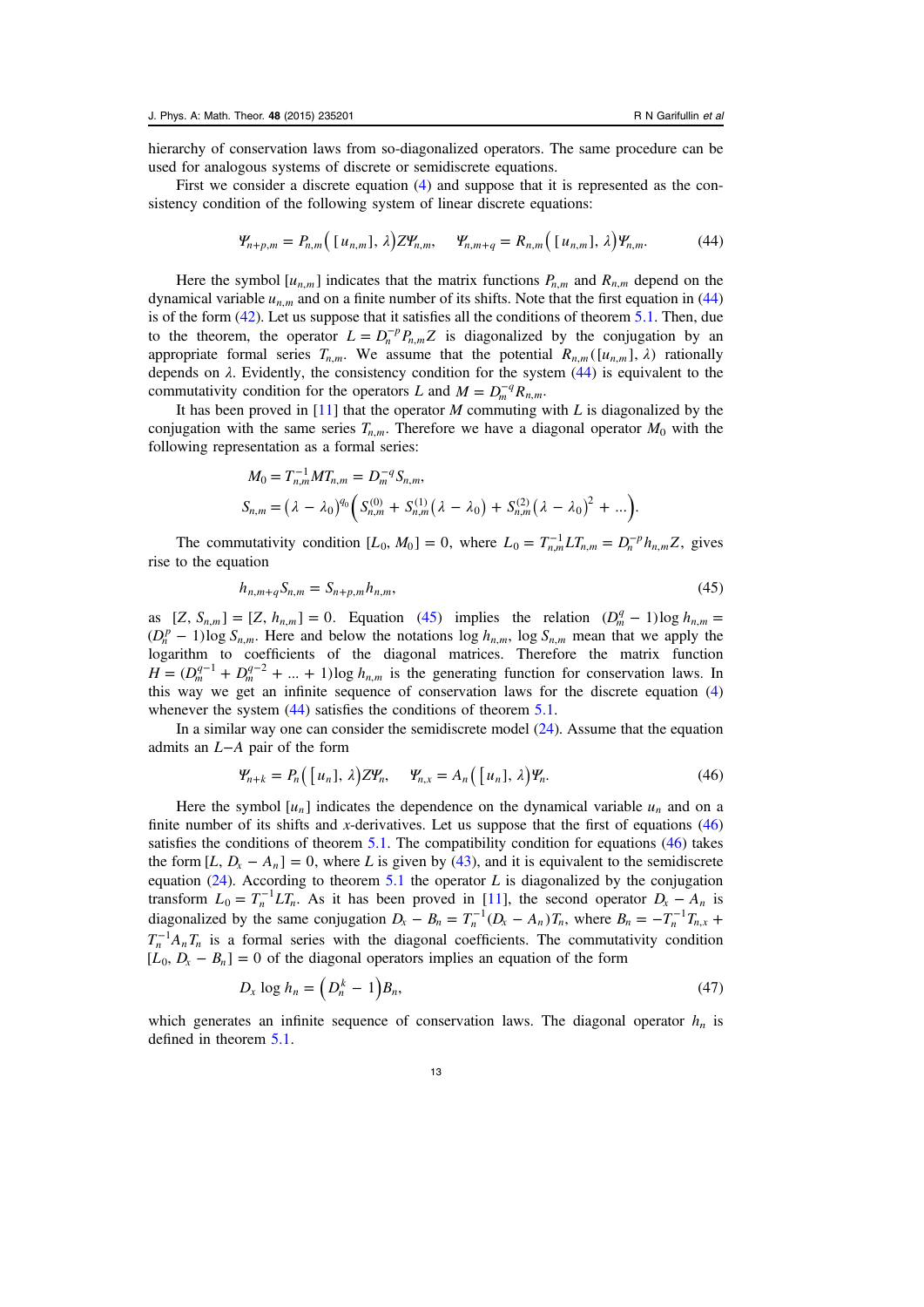#### <span id="page-13-0"></span>5.3. Three examples

Here we apply the above method to nonautonomous discrete and semidiscrete models with periodic coefficients. We show how to derive from the known *L*−*A* pairs of equations [\(1](#page-1-0)), ([2\)](#page-1-0), ([3\)](#page-1-0) the representation ([42\)](#page-11-0). We also check that the conditions of theorem [5.1](#page-11-0) are satisfied.

5.3.1. H1 equation. We consider equations  $(1)$  $(1)$ – $(7)$  $(7)$  satisfying the restrictions

$$
\alpha_n \equiv \alpha_{n+N}, \quad \beta_m \equiv \beta_{m+K}, \tag{48}
$$

$$
\alpha_k \neq \alpha_l \quad \text{for} \quad 0 \le k < l \le N - 1, \\
\beta_k \neq \beta_l \quad \text{for} \quad 0 \le k < l \le K - 1. \tag{49}
$$

An *L*−*A* pair for this equation is known [[2\]](#page-25-0), see also [[21\]](#page-26-0) for the autonomous case. It can be written in the form

$$
\Psi_{n+1,m} = L_{n,m}^{(1)} \Psi_{n,m}, \qquad \Psi_{n,m+1} = L_{n,m}^{(2)} \Psi_{n,m}, \tag{50}
$$

where

$$
L_{n,m}^{(1)} = \begin{pmatrix} -u_{n+1,m} & -1 \\ u_{n,m}u_{n+1,m} + \alpha_n - \lambda & u_{n,m} \end{pmatrix}, \quad L_{n,m}^{(2)} = \begin{pmatrix} -u_{n,m+1} & -1 \\ u_{n,m}u_{n,m+1} + \beta_m - \lambda & U_{n,m} \end{pmatrix}.
$$
 (51)

Theorem [5.1](#page-11-0) cannot be applied directly to any of the linear equations (50) because their singularity points  $\lambda = \alpha_n$  and  $\lambda = \beta_m$  vary with the discrete variables *n*, *m*. However, instead of the *L*−*A* pair (50), one can use a compound one, for instance:

$$
\Psi_{n+N,m} = f_{n,m} \Psi_{n,m}, \qquad \Psi_{n,m+1} = L_{n,m}^{(2)} \Psi_{n,m}, \tag{52}
$$

with the new potential

$$
f_{n,m} = L_{n+N-1,m}^{(1)} L_{n+N-2,m}^{(1)} \dots L_{n,m}^{(1)}.
$$

It has the singularity set { $\infty$ ,  $\alpha_0$ ,  $\alpha_1$ ,...,  $\alpha_{N-1}$ } which does not depend on the variables *n*, *m*.

Let us transform the first of equation  $(52)$  into the special form  $(42)$  $(42)$ . To this end we factorize the matrix  $L_{n,m}^{(1)}$  as follows:

$$
L_{n,m}^{(1)}=\delta_{n,m}Z\rho_{n,m},
$$

where  $Z = \text{diag}(1, \lambda - \alpha_n)$  is the diagonal matrix and  $\delta_{n,m}$ ,  $\rho_{n,m}$  have a triangular structure:

$$
\delta_{n,m} = \begin{pmatrix} 1 & 0 \\ -u_{n,m} + \frac{\lambda - \alpha_n}{u_{n+1,m}} & -\frac{1}{u_{n+1,m}} \end{pmatrix}, \quad \rho_{n,m} = \begin{pmatrix} -u_{n+1,m} & -1 \\ 0 & 1 \end{pmatrix}.
$$

Then we change the unknown vector function:  $\Psi_{n,m} = \rho_{n,m}^{-1} \Phi_{n,m}$ . As a result equations (52) take the form

$$
\Phi_{n+N,m} = P_{n,m} Z \Phi_{n,m}, \quad \Phi_{n,m+1} = R_{n,m} \Phi_{n,m}, \tag{53}
$$

where

$$
P_{n,m} = \rho_{n+N,m} L_{n+N-1,m}^{(1)} L_{n+N-2,m}^{(1)} \dots L_{n+1,m}^{(1)} \delta_{n,m}, \quad R_{n,m} = \rho_{n,m+1} L_{n,m}^{(2)} \rho_{n,m}^{-1}.
$$

**Important remark.** In theorem [5.1](#page-11-0) the singular point  $\lambda_0$  should be a constant. In equation (53) the singular point  $\alpha_n$  is not constant, but it is invariant under the action of the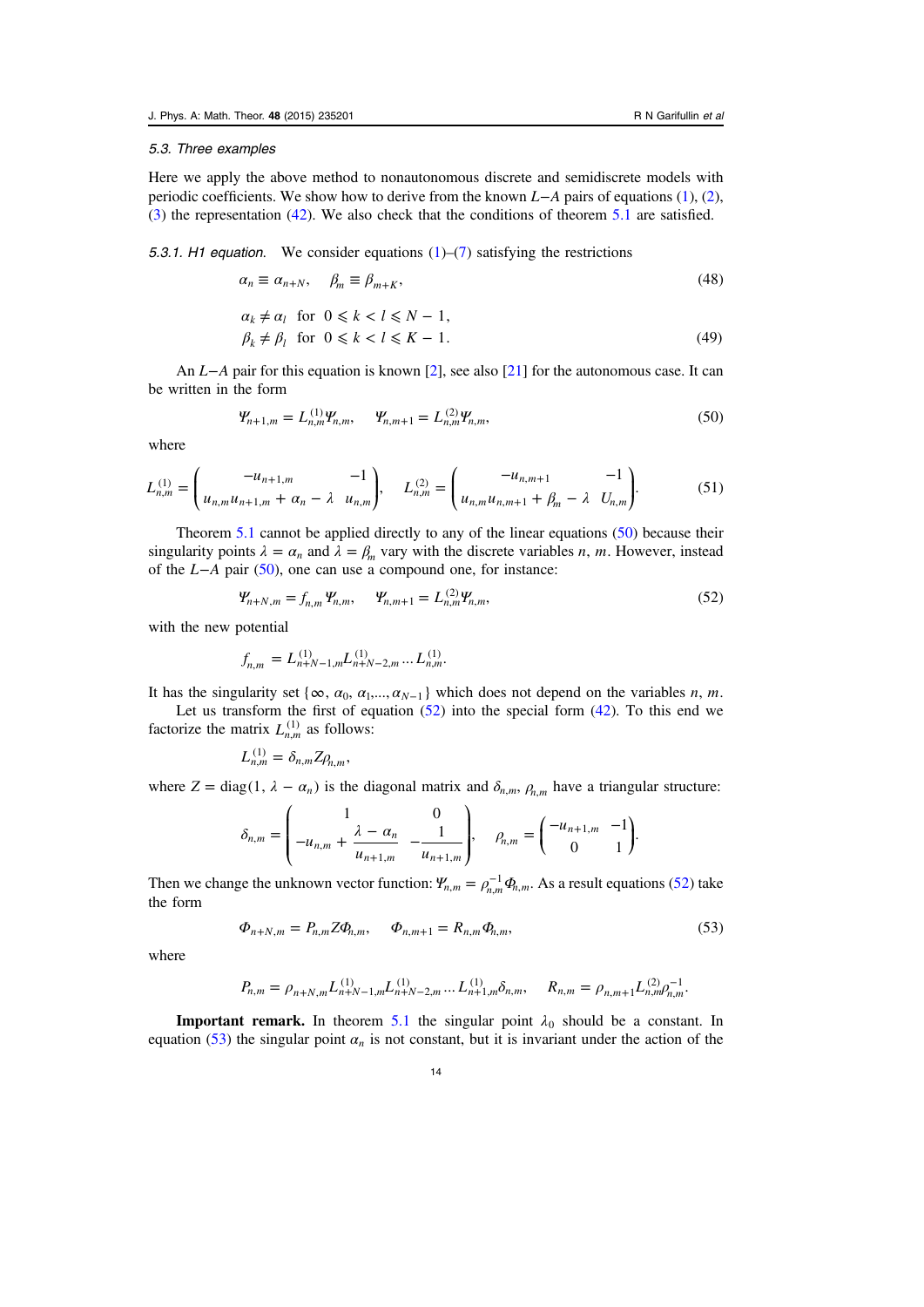<span id="page-14-0"></span>shift  $D_n^{-N}$ . This property also enables us to apply the theorem and to diagonalize the  $L-A$ pair [\(53](#page-13-0)).

Let us explain why the first equation of the *L*−*A* pair ([53\)](#page-13-0) satisfies the conditions of theorem [5.1.](#page-11-0) Evidently  $P_{n,m}(\lambda)$  is a polynomial of  $\lambda$  and therefore it is analytical around the point  $\lambda = \alpha_n$ . Its determinant is explicitly evaluated:

$$
\det P_{n,m}(\lambda)=\frac{u_{n+N+1,m}}{u_{n+1,m}}\big(\lambda-\alpha_{n+1}\big)\big(\lambda-\alpha_{n+2}\big)\dots\big(\lambda-\alpha_{n+N-1}\big).
$$

At the point  $\lambda = \alpha_n$  it is correctly defined and different from zero if the restrictions ([49\)](#page-13-0) are valid and  $u_{n,m} \neq 0$  for all *n*, *m*.

The leading principal minor det<sub>1</sub>  $P_{n,m}(\mathbf{u}, \lambda = \alpha_n)$ , which is located at the left upper corner of the matrix, is a rational function of the coordinates of the point  $\mathbf{u} =$  $(u_{n,m}, u_{n+1,m}, ..., u_{n+N+1,m}) \in \mathbb{C}^{N+2}$ , i.e. it is a ratio of two polynomials  $Q_1(\mathbf{u})/Q_2(\mathbf{u})$ . Thus there are two possibilities:  $Q_1(\mathbf{u}) \equiv 0$ , and then det  $_1P_{n,m}(\mathbf{u}, \lambda = \alpha_n) \equiv 0$ , or  $Q_1(\mathbf{u})$  is not identically zero. The first case is not realized, as the leading principal minor under consideration does not vanish at  $\mathbf{u}_0 = (1, 0, 0, \dots, 0, 1)$ . This is easily seen from the following explicit formula:

$$
\det {}_{1}P_{n,m}(\mathbf{u}_{0}, \lambda = \alpha_{n}) = (-1)^{N} \prod_{j=1}^{[N/2]} (\alpha_{n} - \alpha_{n+2j-1}).
$$

So the polynomial  $Q_1(\mathbf{u})$  is nontrivial, and therefore a complete set of its zeros constitutes a manifold  $M_1$  of a dimension not greater than  $N + 1$ . Let us denote by  $M_2$  the set of zeros of the denominator  $Q_2(\mathbf{u})$ . Then the function det  $_1P_{n,m}(\mathbf{u}, \lambda = \alpha_n)$  is defined and different from zero in the open domain  $\mathbb{C}^{N+2} \setminus (M_1 \cup M_2)$ .

Hence the first equation of the *L*−*A* pair satisfies the conditions of theorem [5.1](#page-11-0). We have proved that if  $\alpha_n$  satisfies [\(48](#page-13-0)), [\(49](#page-13-0)) and  $\beta_m$  is an arbitrary function, then the equation ([1\)](#page-1-0)–[\(7](#page-2-0)) admits an infinite sequence of conservation laws. In a similar way one can prove that equation ([1\)](#page-1-0)–([7\)](#page-2-0) with an arbitrary  $\alpha_n$  and  $\beta_m$  satisfying [\(48](#page-13-0)), ([49\)](#page-13-0) also possesses an infinite sequence of conservation laws. Certainly, if the restrictions ([48\)](#page-13-0), [\(49](#page-13-0)) are true for both  $\alpha_n$  and  $\beta_m$ , then the equation admits two different hierarchies of conservation laws.

5.3.2. Dressing chain. The second example is the dressing chain ([2\)](#page-1-0) obeying the constraint

$$
\alpha_n \equiv \alpha_{n+N}, \quad \text{such that} \quad \alpha_k \neq \alpha_l \quad \text{for} \quad 0 \le k < l \le N - 1. \tag{54}
$$

Recall that the dressing chain is the compatibility condition  $[25]$  $[25]$  of the following system of equations:

$$
\Psi_{n+1} = L_n^{(1)} \Psi_n, \quad D_x \Psi_n = Y_n \Psi_n,\tag{55}
$$

with the potentials

$$
L_n^{(1)} = \begin{pmatrix} -u_n & 1 \\ u_n^2 + \alpha_n + \lambda & -u_n \end{pmatrix}, \quad Y_n = \begin{pmatrix} 0 & 1 \\ u_n^2 + u_{n,x} + \alpha_n + \lambda & 0 \end{pmatrix}.
$$
 (56)

As this equation is of the hyperbolic type, it may have two hierarchies of conservation laws. One of them has been found in [[11\]](#page-25-0) by diagonalizing the second of equation (55) around the singular point  $\lambda = \infty$  and without imposing on  $\alpha_n$  any restriction.

In order to find the second hierarchy, we have to use the first equation of (55). This part of the problem is much more complicated because the singular point  $\lambda = -\alpha_n$  depends on *n*. In our opinion, the second hierarchy does exist only under an additional constraint, for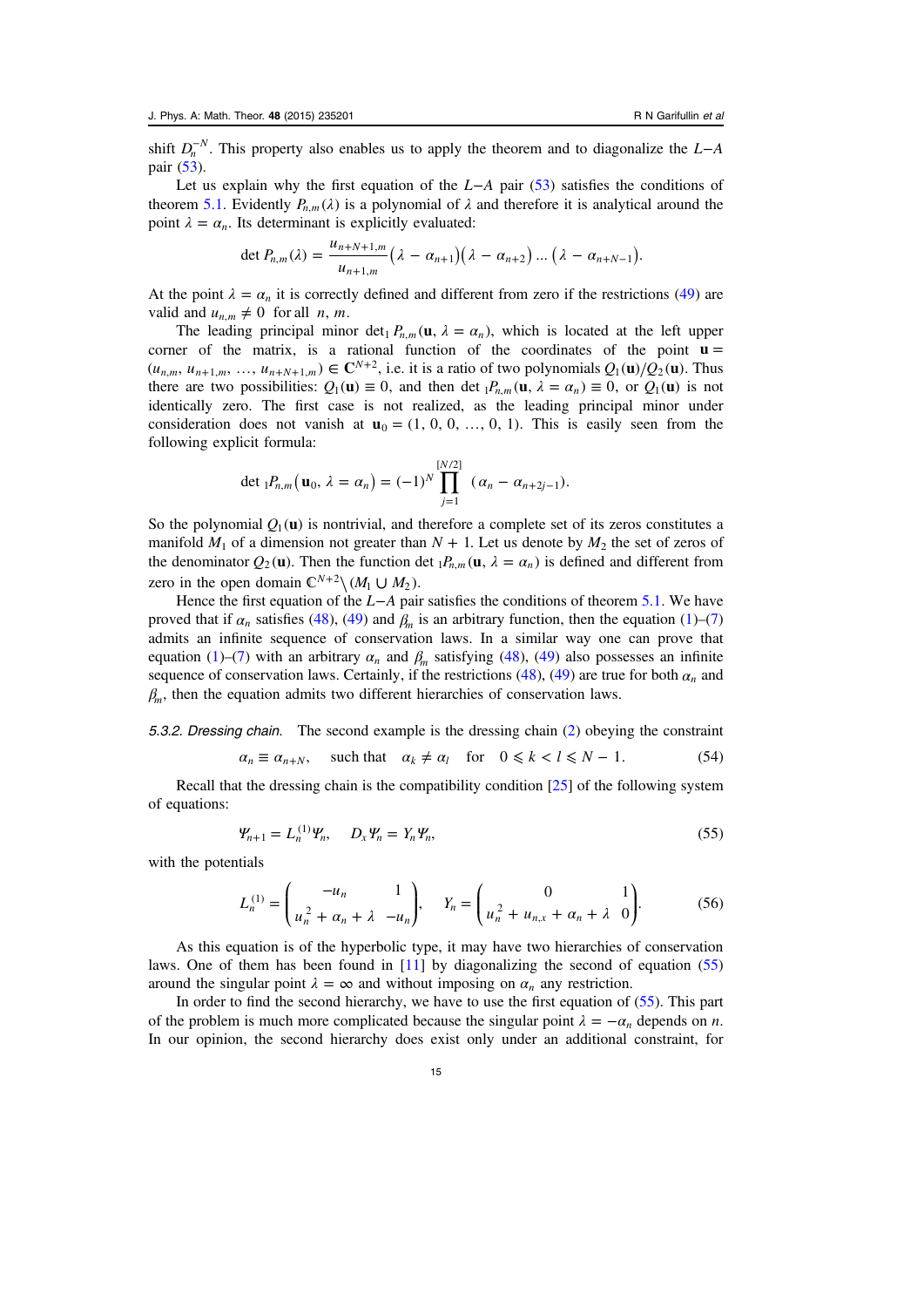<span id="page-15-0"></span>instance,  $(54)$  $(54)$  $(54)$ . In case of  $(54)$  $(54)$ , one can avoid difficulties by passing from  $(55)$  $(55)$  to a combined Lax pair:

$$
\mathbf{Y}_{n+N} = f_n \mathbf{Y}_n, \quad \mathbf{Y}_{n,x} = Y_n \mathbf{Y}_n,
$$
\n(57)

with the potential

$$
f_n = L_{n+N-1}^{(1)} L_{n+N-2}^{(1)} \dots L_n^{(1)}.
$$

Here the potential  $f_n$  has the set of singularity points { $\infty$ ,  $-\alpha_0$ ,  $-\alpha_1$ ,...,  $-\alpha_{N-1}$ }, which does not depend on  $n$  due to the periodicity condition  $(54)$ .

Let us transform the first of equation  $(57)$  into the special form  $(42)$  $(42)$ . We first factorize the matrix  $L_n^{(1)}$  as follows:

$$
L_n^{(1)} = \delta_n Z \rho_n,
$$

where  $Z = diag(1, \lambda + \alpha_n)$  and

$$
\delta_n = \begin{pmatrix} 1 & 0 \\ -u_n - \frac{\lambda + \alpha_n}{u_n} & -\frac{1}{u_n} \end{pmatrix}, \quad \rho_n = \begin{pmatrix} -u_n & 1 \\ 0 & -1 \end{pmatrix}.
$$

Then, by changing the unknown vector function:  $\Psi_n = \rho_n^{-1} \Phi_n$ , one rewrites the linear system (57) in the following special form:

$$
\Phi_{n+N} = P_n Z \Phi_n, \quad \Phi_{n,x} = R_n \Phi_n,\tag{58}
$$

where  $P_n = \rho_{n+N} L_{n+N-1}^{(1)} L_{n+N-2}^{(1)} ... L_{n+1}^{(1)} \delta_n$  and  $R_n = \rho_{n,x} \rho_n^{-1} + \rho_n Y_n \rho_n^{-1}$ .

The matrix valued function  $P_n(\lambda)$  is analytic around the point  $\lambda = -\alpha_n$ , and its determinant evaluated at  $\lambda = -\alpha_n$  is easily found:

$$
\det P_n(-\alpha_n) = \frac{u_n}{u_{n+N}} (\alpha_n - \alpha_{n+N-1})(\alpha_n - \alpha_{n+N-2}) \dots (\alpha_n - \alpha_{n+1}).
$$

It is correctly defined and different from zero if  $u_n \neq 0$  for all *n*. The leading principal minor det<sub>1</sub>  $P_n(\mathbf{u}, -\alpha_n)$  is a rational function of the N+1-dimensional variable  $\mathbf{u} = (u_n, u_{n+1}, ..., u_{n+N})$ . We evaluate det<sub>1</sub>  $P_n(\mathbf{u}_0, -\alpha_n)$  at  $\mathbf{u}_0 = (u_n, 0, ..., 0, u_{n+N})$  and get

$$
\det_{1} P_{n}(\mathbf{u}_{0}, -\alpha_{n}) = -u_{n+N} \prod_{j=1}^{k} (\alpha_{n+2j-1} - \alpha_{n}) - u_{n} \prod_{j=1}^{k} (\alpha_{n+2j} - \alpha_{n}) \text{ if } N = 2k+1
$$

or

$$
\det_{1} P_{n}(\mathbf{u}_{0}, -\alpha_{n}) = \prod_{j=1}^{k} (\alpha_{n+2j-1} - \alpha_{n}) + u_{n} u_{n+N} \prod_{j=1}^{k-1} (\alpha_{n+2j} - \alpha_{n}) \text{ if } N = 2k.
$$

The last formulas convince us that the rational function det<sub>1</sub>  $P_n(\mathbf{u}, -\alpha_n)$  does not equal to zero identically. Hence there is an open domain in  $\mathbb{C}^{N+1}$  in which det<sub>1</sub>  $P_n(\mathbf{u}, -\alpha_n)$  does not vanish. So, all the conditions of theorem [5.1](#page-11-0) are satisfied, and the dressing chain ([2\)](#page-1-0) with the periodic coefficients [\(54](#page-14-0)) admits the second hierarchy of conservation laws.

5.3.3. Discrete dressing chain. The third example is the discrete dressing chain ([3\)](#page-1-0) admitting the following Lax pair [\[18](#page-25-0)]: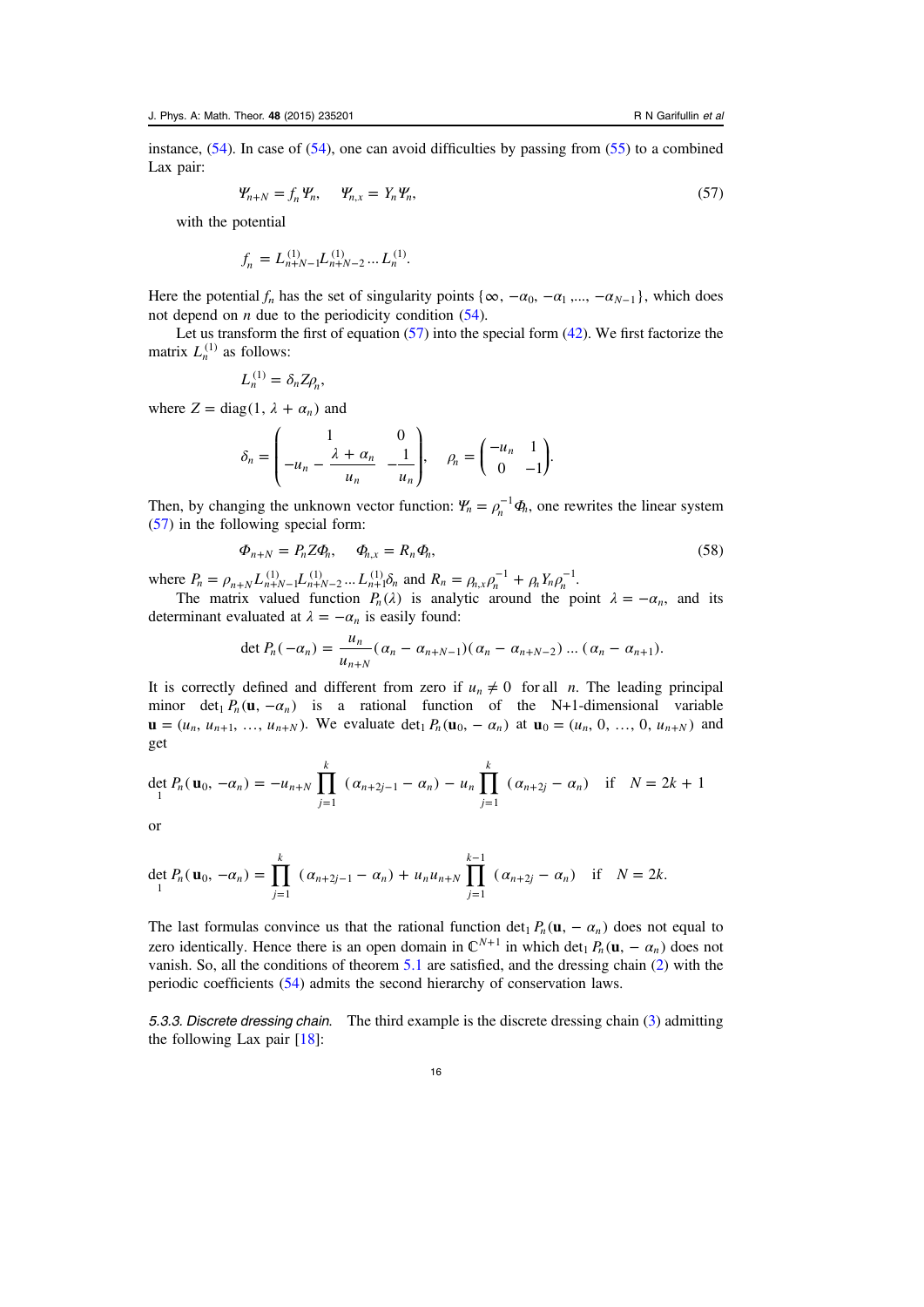<span id="page-16-0"></span>
$$
\Psi_{n+1,m} = L_{n,m}^{(1)} \Psi_{n,m}, \quad \Psi_{n,m+1} = L_{n,m}^{(2)} \Psi_{n,m}, \tag{59}
$$

$$
L_{n,m}^{(1)} = \begin{pmatrix} 1 & 2\lambda \alpha_n \left( u_{n,m} + 1 \right) \\ -\frac{2}{u_{n,m} - 1} & \frac{u_{n,m} + 1}{u_{n,m} - 1} \end{pmatrix},
$$
  

$$
L_{n,m}^{(2)} = \begin{pmatrix} 1 & -\lambda \alpha_n \left( u_{n,m} + 1 \right) \left( u_{n,m+1} - 1 \right) \\ 1 & 0 \end{pmatrix}.
$$
 (60)

Let us assume that the same periodicity constraint  $(54)$  $(54)$  on  $\alpha_n$  is imposed. We transform the *L*−*A* pair as:

$$
\Psi_{n+N,m} = f_{n,m} \Psi_{n,m}, \qquad \Psi_{n,m+1} = L_{n,m}^{(2)} \Psi_{n,m}, \tag{61}
$$

where

$$
f_{n,m} = L_{n+N-1,m}^{(1)} L_{n+N-2,m}^{(1)} \dots L_{n,m}^{(1)}.
$$

We rewrite the first equation of (61) in the special form [\(42](#page-11-0)). To this end the matrix  $L_{n,m}^{(1)}$ is factorized as follows:

$$
L_{n,m}^{(1)}=\delta_{n,m}Z\rho_{n,m},
$$

where  $Z = \text{diag}(1, \lambda + \frac{1}{4\alpha_n})$ and

$$
\delta_{n,m} = \begin{pmatrix} 1 & 0 \\ -\frac{2}{u_{n,m} - 1} & 1 \end{pmatrix}, \quad \beta_{n,m} = \begin{pmatrix} 1 & 2\lambda \alpha_n \left( u_{n,m} + 1 \right) \\ 0 & \frac{u_{n,m} + 1}{u_{n,m} - 1} (1 + 4\lambda \alpha_n) \end{pmatrix}.
$$

Then we pass to  $\Psi_{n,m} = \rho_{n,m}^{-1} \Phi_{n,m}$  in the linear system (61) and finally get

$$
\Phi_{n+N,m} = P_{n,m} Z \Phi_{n,m}, \qquad \Phi_{n,m+1} = R_{n,m} \Phi_{n,m}, \tag{62}
$$

where  $P_{n,m} = \rho_{n+N,m} L_{n+N-1,m}^{(1)} L_{n+N-2,m}^{(1)} ... L_{n+1,m}^{(1)} \delta_{n,m}$  and  $R_{n,m} = \rho_{n,m+1} L_{n,m}^{(2)} \rho_{n,m}^{-1}$ It is easy to check that  $P_{n,m}(\lambda)$  satisfies all the conditions of theorem [5.1,](#page-11-0) as it is analytical

around the point  $\lambda = -\frac{1}{4\alpha_n}$ . The leading principal minors det  $P_{n,m}(\mathbf{u}, \lambda)$  and det  $_1P_{n,m}(\mathbf{u}, \lambda)$  at

$$
\lambda = -\frac{1}{4\alpha_n}
$$
 are rational functions of **u** =  $(u_n, u_{n+1}, ..., u_{n+N}) \in \mathbb{C}^{N+1}$  and are not identically

zero. Therefore they do not vanish in a domain in  $\mathbb{C}^{N+1}$ . So, as in preceding examples, there exists a hierarchy of conservation laws. Another hierarchy for equation [\(3](#page-1-0)) exists with no restriction on the coefficient  $\alpha_n$ . It has been constructed in [[11\]](#page-25-0) by diagonalization of the second equation of the *L*−*A* pair [\(59\)](#page-15-0).

### 5.4. Construction of generalized symmetries

Results of the method of formal diagonalization can be successfully used for the calculation of generalized symmetries together with their *L*−*A* pairs, and we explain here how to do that. Then in section [6](#page-19-0) we apply this procedure to the H1 equations  $(1)$  $(1)$ ,  $(7)$  $(7)$ ,  $(48)$  $(48)$ ,  $(49)$  $(49)$  and to the dressing chain  $(2)$  $(2)$ ,  $(54)$  $(54)$ .

We present a scheme applicable to all three equations under consideration as well as to analogous ones. We describe it by using the example of the first operator of the *L*−*A* pairs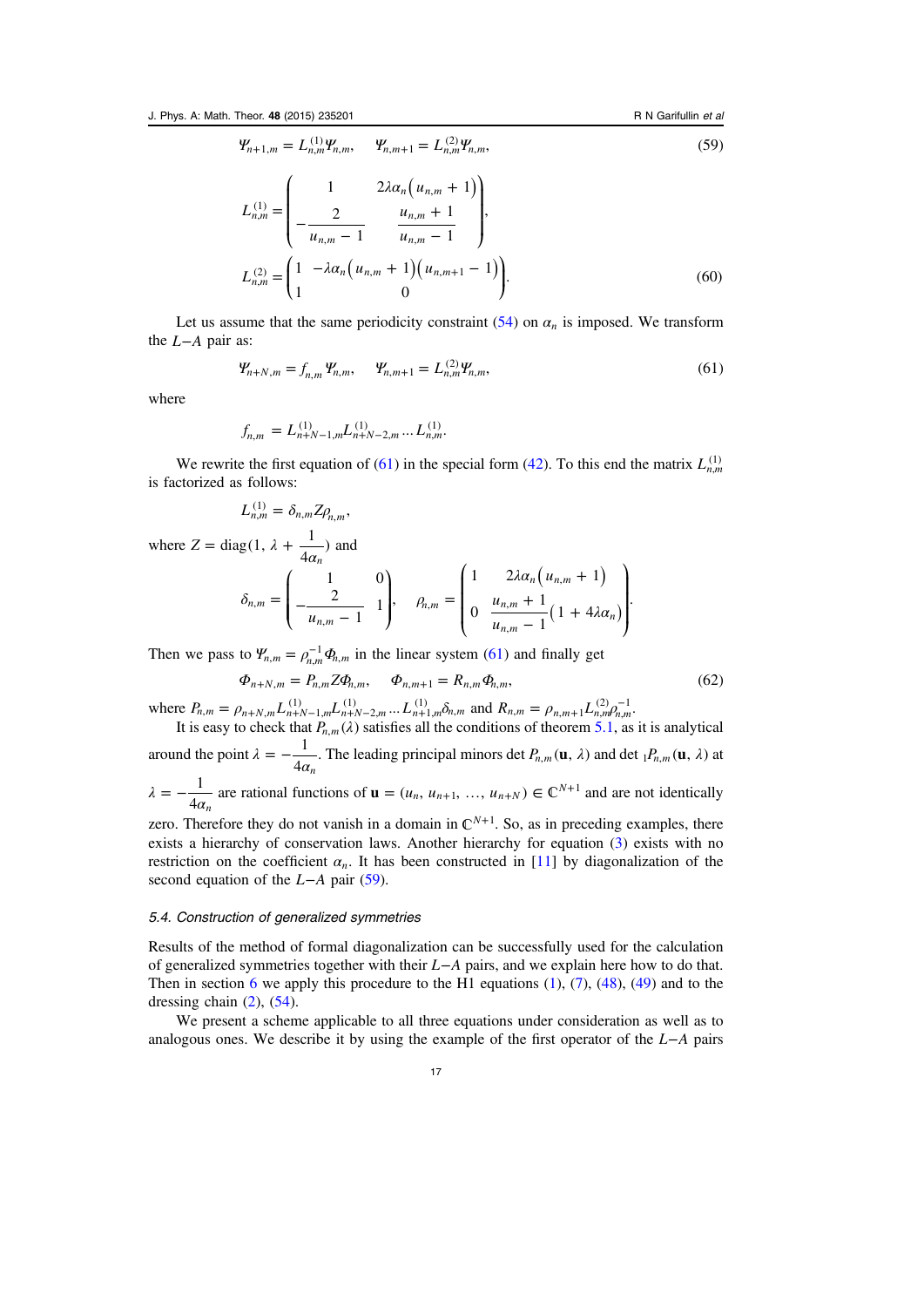<span id="page-17-0"></span>([50\)](#page-13-0), ([55\)](#page-14-0), [\(59\)](#page-15-0), and this operator is denoted here by  $L_n^{(1)}$ , as the index m is inessential. The corresponding composite operator we will use is

$$
L = D_n^{-N} f_n, \quad f_n = L_{n+N-1}^{(1)} L_{n+N-2}^{(1)} \dots L_n^{(1)}.
$$
\n(63)

Let us denote by  $T_k$  a formal series which diagonalizes the operator L in the neighborhood of  $\alpha_{n+k}$  with  $0 \leq k \leq N-1$ . Then

$$
L_{0,k} = T_k^{-1} L T_k \tag{64}
$$

is a diagonal operator with coefficients which are series in powers of  $\lambda - \alpha_{n+k}$ .

Let us describe a class of formal series  $B_{n+k,K} = \sum_{j=-K}^{\infty} (\lambda - \alpha_{n+k})^j B_{n+k,K,j}$  satisfying the equation

$$
\left[L, B_{n+k,K}\right] = 0.\tag{65}
$$

It can be proved [[11\]](#page-25-0) that  $B_{n+k,K}^{(0)} = T_k^{-1} B_{n+k,K} T_k$  is a formal series with diagonal coefficients:

$$
B_{n+k,K}^{(0)} = \sum_{j=-K}^{\infty} \left( \lambda - \alpha_{n+k} \right)^j B_{n+k,K,j}^{(0)}, \quad \text{such that} \quad D_n^N B_{n+k,K,j}^{(0)} = B_{n+k,K,j}^{(0)}.
$$
\n
$$
(66)
$$

The converse is also true, namely, the series  $B_{n+k,K} = T_k B_{n+k,K}^{(0)} T_k^{-1}$  solves the equation (65) for any  $B_{n+k,K}^{(0)}$  satisfying (66).

Notice that the operator  $L$  can be diagonalized around any of the singular points  $\alpha_0, \alpha_1, \ldots, \alpha_{N-1}$ , and thus a formal series  $B_{n+k,K}$  commuting with L can be constructed around any of these points. Therefore there is a class of objects of the form  $B_K = \sum_{k=0}^{N-1} B_{n+k}$  $\sum_{n=k}^{n} K_n$  $\int_{0}^{1} B_{n+k,K}$  solving the equation [L,  $B_K$ ] = 0. Cutting off simultaneously all the infinite sums in  $B_K$  and finding an appropriate  $X_K$  which does not depend on  $\lambda$ , we construct a rational function:

$$
A_n^{(K)} = \sum_{k=0}^{N-1} \sum_{j=K}^{-1} \left( \lambda - \alpha_{n+k} \right)^j B_{n+k,K,j} + X_K, \quad K \geq 1. \tag{67}
$$

It is remarkable that this function can be constructed in such a way that the operator equation

$$
\frac{d}{dt}L = \left[L, A_n^{(K)}\right] \tag{68}
$$

defines a generalized symmetry of equations under consideration.

We note that there is no general algorithm of finding the operator  $X_K$  defining  $A_n^{(K)}$  of (67). However in the examples below, in section [6,](#page-19-0) we manage to find it.

The first equation of an *L*−*A* pair obtained is rather complicated due to the structure of L:

$$
L\Psi_n = \Psi_n, \quad \Psi_{n,t} = A_n^{(K)} \Psi_n.
$$
\n(69)

Let us explain now why it can be drastically simplified.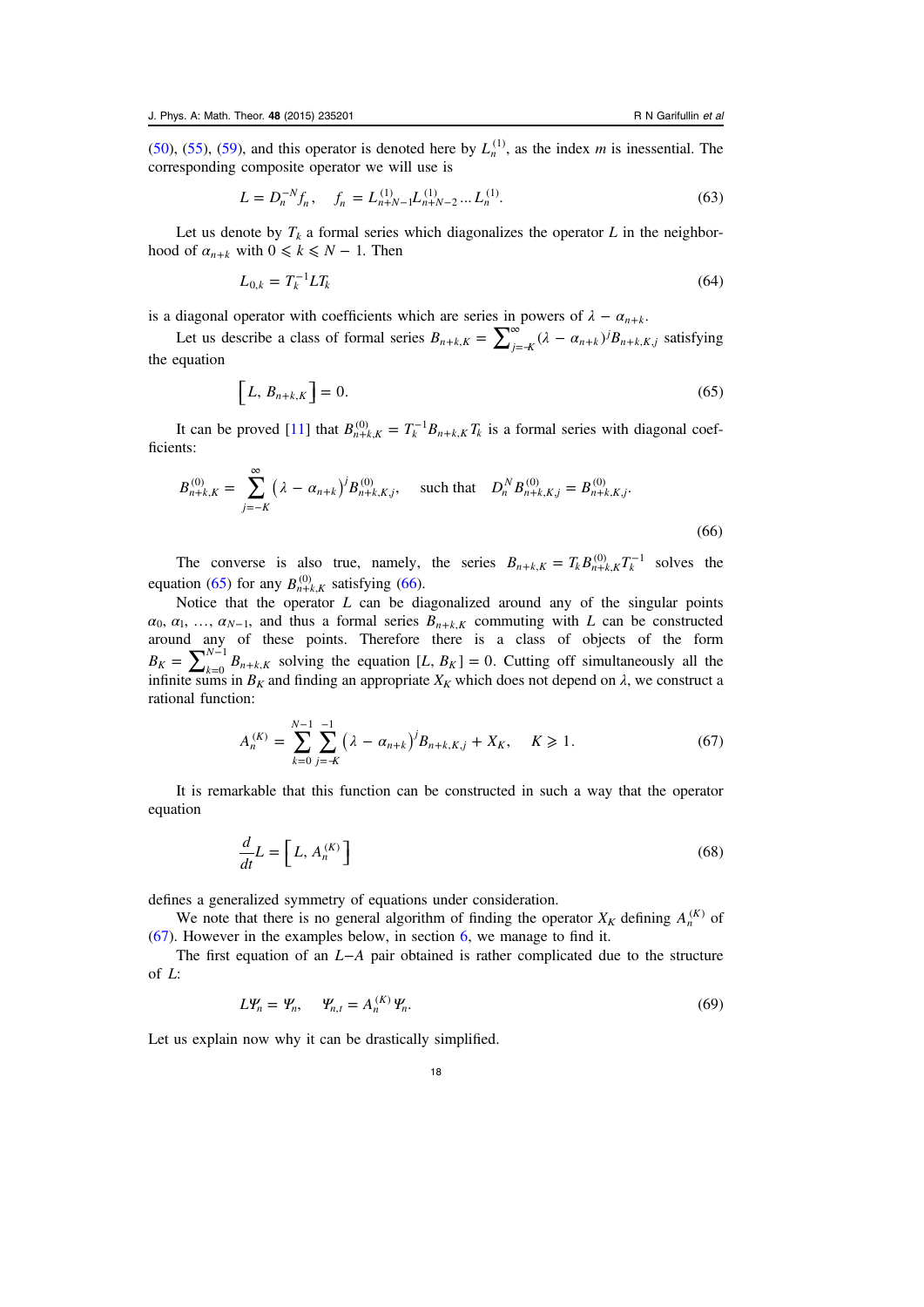<span id="page-18-0"></span>Due to the formula  $(63)$  $(63)$  for L, equation  $(68)$  $(68)$  $(68)$  is represented as:

$$
\frac{\mathrm{d}}{\mathrm{d}t}f_n = f_n A_n^{(K)} - A_{n+N}^{(K)} f_n. \tag{70}
$$

We denote  $W = L_{n+N-2}^{(1)} L_{n+N-3}^{(1)} \dots L_n^{(1)}$ , then this equation takes the form

$$
\frac{dL_{n+N-1}^{(1)}}{dt}W + L_{n+N-1}^{(1)}\frac{dW}{dt} = L_{n+N-1}^{(1)}WA_n^{(K)} - A_{n+N}^{(K)}L_{n+N-1}^{(1)}W.
$$

Evidently it implies

$$
\left(L_{n+N-1}^{(1)}\right)^{-1} \left(\frac{d}{dt}L_{n+N-1}^{(1)} + A_{n+N}^{(K)}L_{n+N-1}^{(1)} - L_{n+N-1}^{(1)}A_{n+N-1}^{(K)}\right)
$$
  
= 
$$
-\left(\frac{d}{dt}W + A_{n+N-1}^{(K)}W - WA_{n}^{(K)}\right)W^{-1} = C_{n+N-1},
$$

and we have

$$
\frac{\mathrm{d}}{\mathrm{d}t}L_n^{(1)} = L_n^{(1)}A_n^{(K)} - A_{n+1}^{(K)}L_n^{(1)} - L_n^{(1)}C_n.
$$
\n(71)

In order to specify the structure of  $C_n$ , let us deduce for it an equation. To this end we replace the derivatives at the left hand side of  $(70)$  by using equation  $(71)$ . After some elementary simplifications, one gets

$$
C_{n+N-1}L_{n+N-2}^{(1)}L_{n+N-3}^{(1)}...L_{n}^{(1)} + L_{n+N-2}^{(1)}C_{n+N-2}L_{n+N-3}^{(1)}...L_{n}^{(1)} + ... + L_{n+N-2}^{(1)}L_{n+N-3}^{(1)}...L_{n}^{(1)}C_{n} = 0.
$$
\n(72)

Calculating the operator  $\Omega_{n+1}L_n^{(1)} - L_{n+N-1}^{(1)}\Omega_n$ , where  $\Omega_n$  is the left hand side of (72), we are led to the relation  $f_n C_n - C_{n+N} f_n = 0$  which is equivalent to  $[L, C_n] = 0$ . By applying the conjugation ([64\)](#page-17-0), we find  $[L_{0,k}, C_{0,n,k}] = 0$ , where  $C_{0,n,k} = T_k^{-1} C_n T_k$  is a diagonal matrix such that  $D_n^N C_{0,n,k} = C_{0,n,k}$ . On the other hand, by construction,  $C_n$  is a rational matrix function of  $\lambda$  depending on a finite number of the dynamical variables. According to the standard linear algebra theory, it can be diagonalized by applying a conjugation matrix  $R$  which also depends, unlike  $T_k$ , on a finite set of the dynamical variables:  $R^{-1}C_nR = C_{0,n,k}$ .

Let us prove that  $C_{0,n,k}$  is a scalar matrix, i.e. it is proportional to the unity matrix. Suppose the contrary, then the commutativity relation  $C_{0,n,k}R^{-1}T_k = R^{-1}T_kC_{0,n,k}$  implies that the product  $\hat{T}_k = R^{-1}T_k$  is a diagonal matrix, therefore  $T_k = R\hat{T}_k$ . The relation  $L_{0,k} = T_k^{-1}LT_k$ implies the equation  $R^{-1}LR = \hat{T}_k L_{0,k} \hat{T}_k^{-1}$ , which shows that the operator L is diagonalized by a matrix  $R$  depending on a finite set of dynamical variables. This contradicts theorem  $5.1$ , and thus  $C_{0,n,k} = C_n = c(n, \lambda)E$  is a scalar matrix. The equation (72) immediately gives

$$
c(n, \lambda) + c(n + 1, \lambda) + \dots + c(n + N - 1, \lambda) = 0.
$$
 (73)

It follows from the equation  $[L, c(n, \lambda)] = 0$  equivalent to  $c(n, \lambda) = c(n + N, \lambda)$  that  $c(n, \lambda)$  does not depend on the dynamical variables  $u_{n+i}$ .

Evidently equation (71) can be reduced to the usual Lax equation. Indeed, fixing the value  $n = n_0$  and setting  $\hat{A}_n^{(K)} = A_n^{(K)} + \sum_{k=n_0}^{n-1} c(k, \lambda)$ *n K k n*  $(K)$  –  $\Lambda$ <sup>(K)</sup> –  $\sum^{n-1}$  $\int_0^{\infty} c(k, \lambda)$ , we get the equation

$$
\frac{d}{dt}L_n^{(1)} = L_n^{(1)}\hat{A}_n^{(K)} - \hat{A}_{n+1}^{(K)}L_n^{(1)}.
$$
\n(74)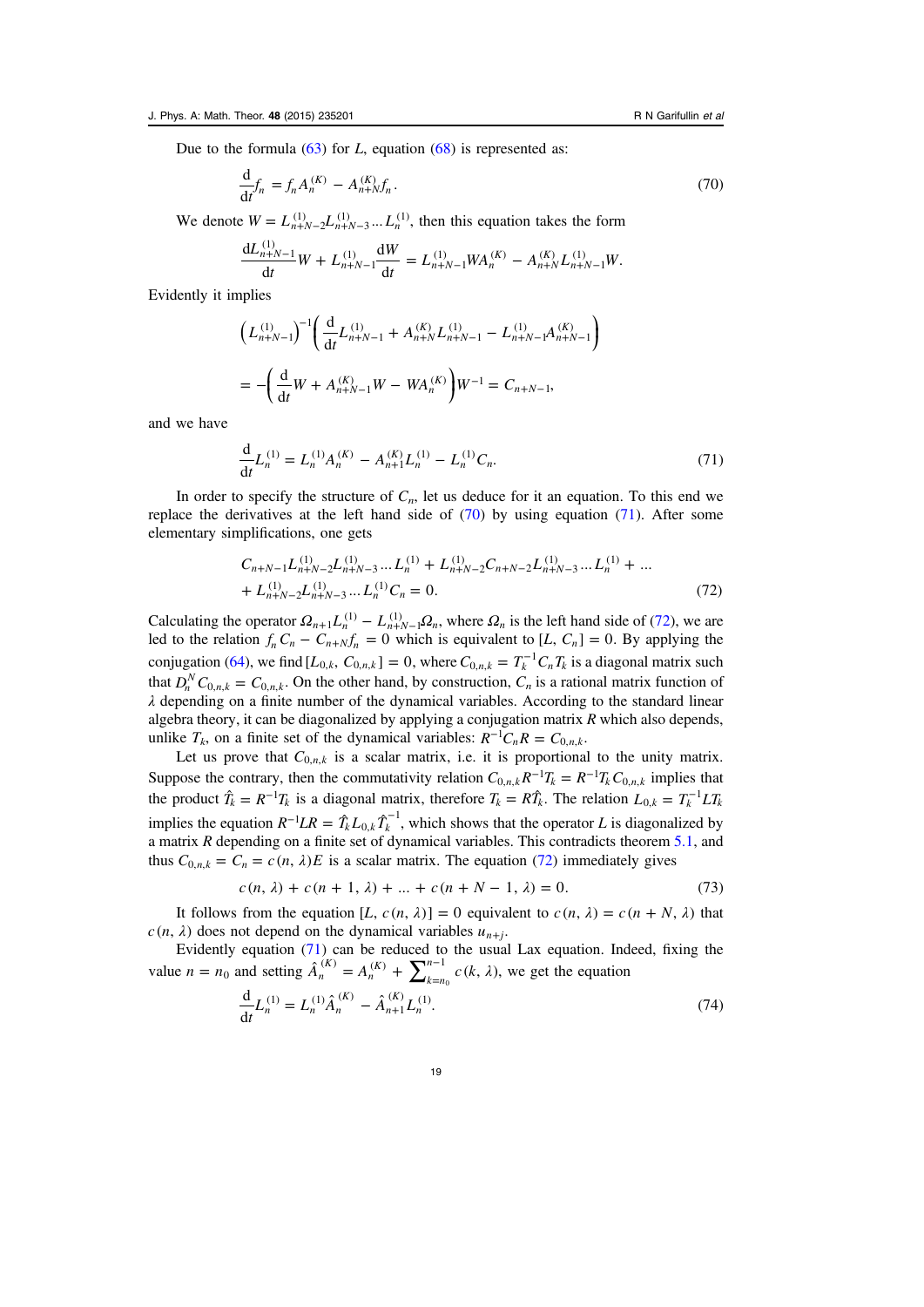<span id="page-19-0"></span>This equation is nothing but the compatibility condition for the linear system

$$
\Psi_{n+1} = L_n^{(1)} \Psi_n, \quad \frac{d}{dt} \Psi_n = \hat{A}_n^{(K)} \Psi_n.
$$

Let us emphasize that due to equation ([73\)](#page-18-0) the term  $\sum_{k=n_0}^{n-1} c(k, \lambda)$  $\int_0^{\infty} c(k, \lambda)$  contains not more than *N* − 1 summands.

We hypothesize that the function  $c(n, \lambda)$  is always zero, as in all the examples below, but we cannot prove this fact.

# 6. Examples of generalized symmetries and their L–A pairs

In this section we apply the diagonalization procedure of section  $5.4$  to the H1 equations [\(1](#page-1-0))– ([7\)](#page-2-0) and the dressing chain [\(2](#page-1-0)). In some cases the generalized symmetries are given in sections [2](#page-2-0), [3,](#page-6-0) and we just construct corresponding *L*−*A* pairs. In one case we find a new generalized symmetry together with its *L*−*A* pair.

#### 6.1. H1 equation

Let us consider the H1 equations ([1\)](#page-1-0)–[\(7](#page-2-0)) with an arbitrary coefficient  $\beta_m$  and a periodic  $\alpha_n$ satisfying the restriction ([54\)](#page-14-0). Following section [5.4,](#page-16-0) we construct *L*−*A* pairs of the form:

$$
\mathbf{Y}_{n+1,m} = L_{n,m}^{(1)} \mathbf{Y}_{n,m}, \quad \frac{\mathrm{d}}{\mathrm{d}t_N} \mathbf{Y}_{n,m} = A_{n,m}^{(1,N)} \mathbf{Y}_{n,m}.
$$
 (75)

Here  $A_{n,m}^{(K,N)}$  corresponds to  $\hat{A}_n^{(K)}$  of the previous section, N is the period of  $\alpha_n$ , and  $K = 1$ indicates the lowest term of a hierarchy of generalized symmetries. It turns out that the additional term  $X_K$  of ([67\)](#page-17-0) is equal to zero here.

In case of the period  $N = 1$ , i.e. when  $\alpha_n$  is a constant, the matrix  $A_{n,m}^{(1,1)}$  reads:

$$
A_{n,m}^{(1,1)} = \frac{1}{(\lambda - \alpha_n)(u_{n+1,m} - u_{n-1,m})} \begin{pmatrix} u_{n-1,m} & 1 \\ -u_{n+1,m}u_{n-1,m} & -u_{n+1,m} \end{pmatrix}.
$$

The compatibility condition for the *L*−*A* pair (75) is equivalent in this case to the generalized symmetry ([12\)](#page-3-0), and this is one more way to construct this symmetry.

In case of the period  $N = 2$ , we obtain for the generalized symmetry [\(18](#page-4-0)) an *L*−*A* pair of the form (75) defined by the following matrix:

$$
A_{n,m}^{(1,2)} = \frac{c_n}{\left(\lambda - \alpha_n\right)\left(\gamma_n + (u_{n,m} - u_{n-2,m})(u_{n-1,m} - u_{n+1,m})\right)}
$$

$$
\cdot \left(\frac{u_{n-2,m} - u_{n,m}}{\gamma_n + u_{n-1,m}(u_{n,m} - u_{n-2,m})}\right) \times \left(u_{n+1,m}, 1\right)
$$

$$
+ \frac{c_{n+1}}{\left(\lambda - \alpha_{n+1}\right)\left(\gamma_n + (u_{n,m} - u_{n+2,m})(u_{n-1,m} - u_{n+1,m})\right)}
$$

$$
\cdot \left(\frac{1}{-u_{n-1,m}}\right) \times \left(\gamma_n + u_{n+1,m}(u_{n,m} - u_{n+2,m}), u_{n+2,m} - u_{n,m}\right),
$$

where by  $\times$  we denote the matrix product.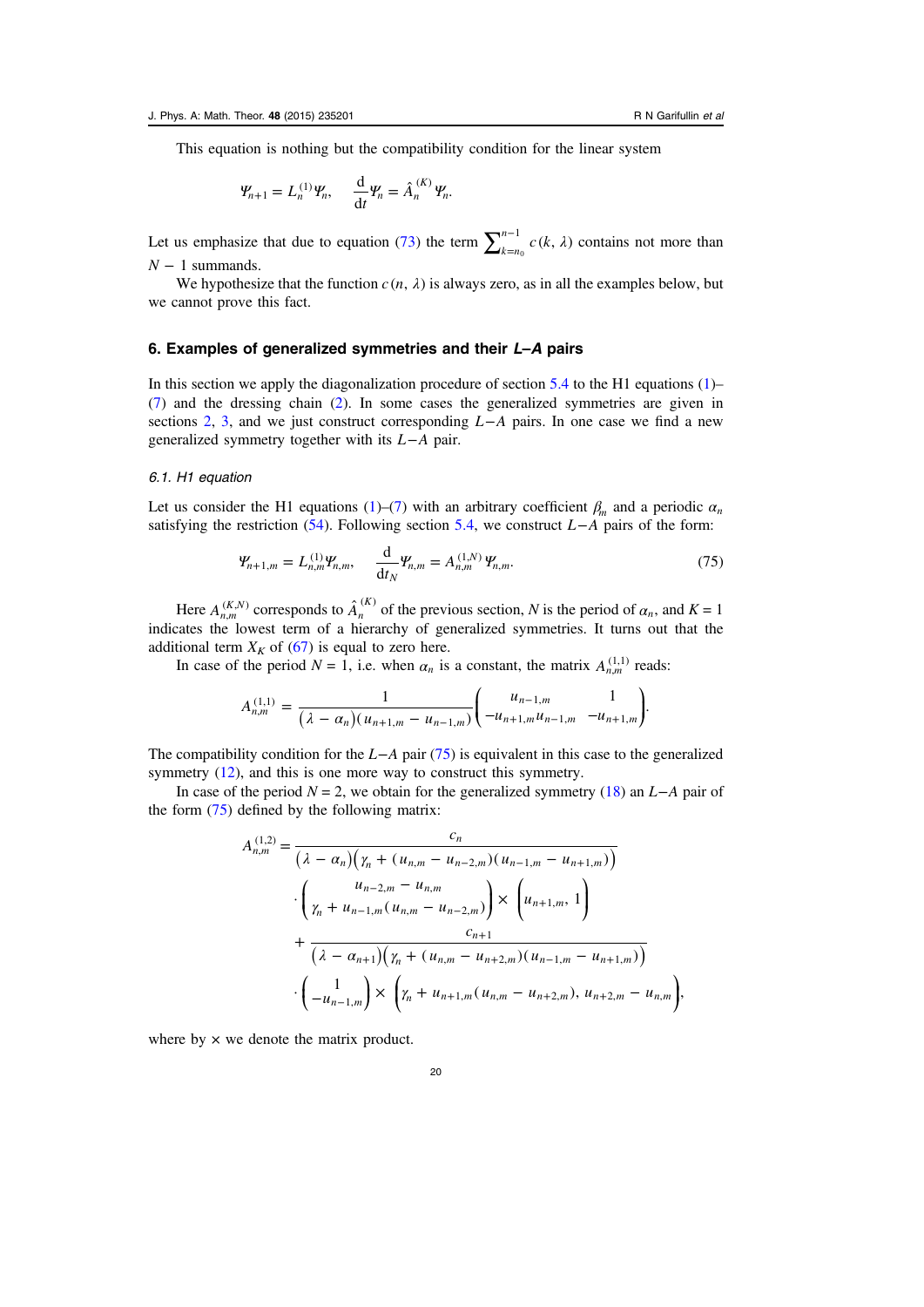#### 6.2. Dressing chain

Here we consider the dressing chain [\(2](#page-1-0)) with a periodic  $\alpha_n$  satisfying the restriction [\(54](#page-14-0)). As in previous examples, we construct *L*−*A* pairs of the form

$$
\mathcal{Y}_{n+1} = L_n^{(1)} \mathcal{Y}_n, \quad \frac{\mathrm{d}}{\mathrm{d}t_N} \mathcal{Y}_n = A_n^{(1,N)} \mathcal{Y}_n,\tag{76}
$$

where N is the period of  $\alpha_n$ . It turns out that, in case of the dressing chain, the additional term  $X_K$  of ([67\)](#page-17-0) is a matrix with a nonzero element in the lower left corner only.

In the case  $N = 2$  we have found in section [3.2](#page-8-0) the generalized symmetry ([33\)](#page-8-0). Putting c = 0 to exclude from consideration the master symmetry, we construct the *L*−*A* pair (76) defined by the following matrix:

$$
A_n^{(1,2)} = \frac{b_n}{(\lambda + \alpha_n)(\gamma_n + \nu_{n-1}\nu_{n-2})} \left( \left( -\gamma_n - \nu_{n-2}u_{n-1} \right) \times \left( u_n, -1 \right) \right)
$$
  
+ 
$$
\left( \lambda + \alpha_n \right) \left( \begin{matrix} 0 & 0 \\ -\nu_{n-2} & 0 \end{matrix} \right)
$$
  
+ 
$$
\frac{b_{n+1}}{(\lambda + \alpha_{n+1})(\gamma_n - \nu_n\nu_{n-1})} \left( \left( \begin{matrix} 1 \\ -u_{n-1} \end{matrix} \right) \times \left( \gamma_n - u_n\nu_n, \nu_n \right) \right)
$$
  
+ 
$$
\left( \lambda + \alpha_{n+1} \right) \left( \begin{matrix} 0 & 0 \\ \nu_n & 0 \end{matrix} \right),
$$

where  $v_n = u_{n+1} + u_n$ .

In the case  $N = 3$ , let us denote by  $a_n$  an arbitrary three-periodic function, so that  $a_{n+3} \equiv a_n$ , and let us introduce the notations

$$
\gamma_n = \alpha_{n+1} - \alpha_n, \quad \gamma_n = u_{n+1} + u_n, \quad U_n = v_{n+1}v_n + \gamma_n,
$$
  

$$
V_n = v_{n+1}v_n v_{n-1} + \gamma_{n+2}v_{n+1} - \gamma_{n+1}v_{n-1},
$$

where  $\gamma_n \neq 0$  for any *n* due to [\(54](#page-14-0)). We construct a matrix  $A_n^{(1,3)}$  determining the *L*−*A* pair (76), which can be expressed as follows:

$$
A_n^{(1,3)} = \frac{a_n}{(\lambda + \alpha_n)V_{n-2}} A_n + \frac{a_{n+1}}{(\lambda + \alpha_{n+1})V_{n-1}} B_n + \frac{a_{n+2}}{(\lambda + \alpha_{n+2})V_n} C_n,
$$
  
\n
$$
A_n = \begin{pmatrix} U_{n-3} \\ U_{n-3}u_n - V_{n-2} \end{pmatrix} \times (u_n, -1) + (\lambda + \alpha_n) \begin{pmatrix} 0 & 0 \\ -U_{n-3} & 0 \end{pmatrix},
$$
  
\n
$$
B_n = \begin{pmatrix} v_{n-2} \\ v_{n-2}u_n - U_{n-2} \end{pmatrix} \times (v_n u_n - \gamma_n, -v_n) + (\lambda + \alpha_{n+1}) \begin{pmatrix} 0 & 0 \\ -v_{n-2}v_n & 0 \end{pmatrix},
$$
  
\n
$$
C_n = \begin{pmatrix} 1 \\ -u_{n-1} \end{pmatrix} \times \left( \begin{pmatrix} U_n + \gamma_{n+2} \end{pmatrix} u_n + \gamma_{n+2}v_{n+1}, -U_n - \gamma_{n+2} \right)
$$
  
\n
$$
+ (\lambda + \alpha_{n+2}) \begin{pmatrix} 0 & 0 \\ -V_n - \gamma_{n+2} & 0 \end{pmatrix}.
$$

The compatibility condition for this *L*−*A* pair is equivalent to the equation

 $=\frac{U_{n+1} + \gamma_n}{\gamma} a_n - \frac{U_{n-3}}{\gamma} a_n + \frac{U_{n-2} - \gamma_n v_{n-2}}{\gamma} a_{n+1} + \frac{v_{n+1}v_{n-1} - U_n - \gamma_n}{\gamma}$ + − −  $-2 - V_n V_{n-1}$  $\frac{u_n}{u_n} = \frac{U_{n+1} + \gamma_n}{V_{n+1}} a_n - \frac{U_{n-3}}{V_{n-2}} a_n + \frac{U_{n-2} - \gamma_n \nu_{n-2}}{V_{n-1}} a_{n+1} + \frac{\nu_{n+1} \nu_{n-1} - U_n - \gamma_{n+2}}{V_n} a_{n+1}$ *t U*  $\frac{+1 + \gamma_n}{V_{n+1}} a_n - \frac{U_n}{V_n}$  $\frac{U_{n-3}}{V_{n-2}}a_n + \frac{U_{n-2} - v_n v}{V_{n-1}}$  $\frac{v_n v_{n-2}}{V_{n-1}}$ a  $v_{n+1}v_{n-1} - U$  $\frac{du_n}{dt_3} = \frac{U_{n+1} + \gamma_n}{V_{n+1}} a_n - \frac{U_{n-3}}{V_{n-2}} a_n + \frac{U_{n-2} - \gamma_n \nu_{n-2}}{V_{n-1}} a_{n+1} + \frac{\nu_{n+1} \nu_{n-1} - U_n - \gamma_{n+2}}{V_n} a_{n+2}$  $\frac{1}{3}$  =  $\frac{1}{V_{n+1}}a_n - \frac{1}{V_{n-2}}a_n + \frac{1}{V_{n-1}}a_{n+1} + \frac{1}{V_n}a_n$ 1 1 3 2  $2 - V_n V_{n-2}$  $\frac{v_n v_{n-2}}{1} a_{n+1} + \frac{v_{n+1} v_{n-1} - v_n - \gamma_{n+2}}{V_n} a_{n+2}$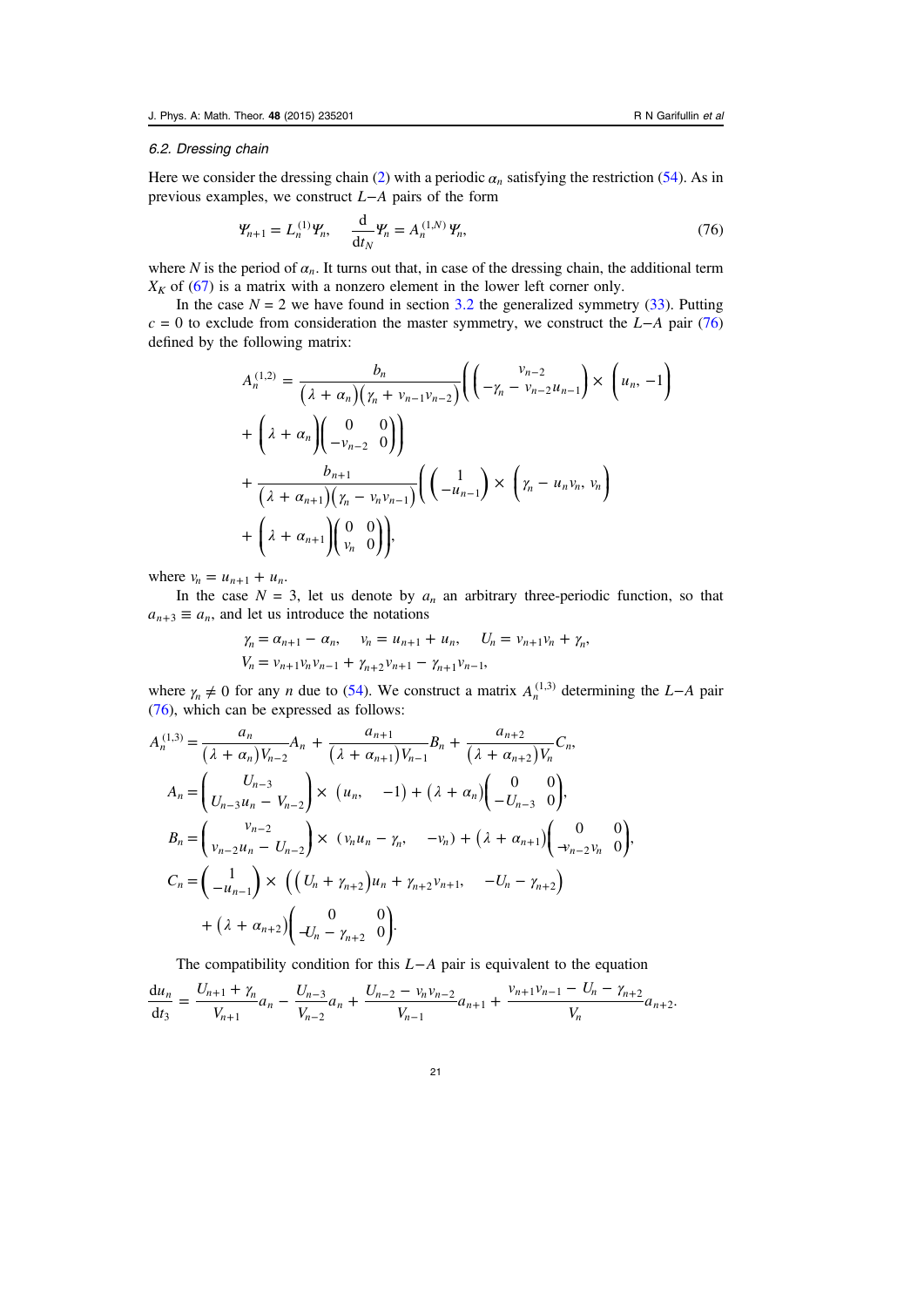<span id="page-21-0"></span>This is a new third order generalized symmetry of the dressing chain with the three-periodic coefficient  $\alpha_n$ . This symmetry is the lowest term of a hierarchy in this case.

# 7. Examples of conservation laws

In this section we apply the diagonalization procedure of section [5.2](#page-11-0) to three equations under consideration with periodic coefficients and write down for them a number of conservation laws. The structure of those conservation laws essentially differs from the standard one, cf [[7,](#page-25-0) [9,](#page-25-0) [11](#page-25-0)].

#### 7.1. Dressing chain

We consider the dressing chain ([2\)](#page-1-0) with a two-periodic coefficient  $\alpha_n$  satisfying ([32\)](#page-8-0). In case of an arbitrary  $\alpha_n$ , one hierarchy of conservation laws has been constructed in [[11\]](#page-25-0). Conserved densities in that hierarchy depend on the x-derivatives of  $u_n$ , and those conservation laws can be called ones in the x-direction. Here we construct some conservation laws in the  $n$ -direction, which can be represented in the form:

$$
D_{x}p_{n}^{(j)} = (1 - D_{n}^{2})q_{n}^{(j)}, \quad j \geq 0.
$$

The functions  $p_n^{(j)}$  and  $q_n^{(j)}$  depend on the shifts of  $u_n$ , and the first two pairs of them read:

$$
p_n^{(0)} = \log(v_{n+1}v_n + \gamma_n), \qquad q_n^{(0)} = u_n,
$$
  
\n
$$
p_n^{(1)} = \frac{(v_{n+1} + v_{n-1})v_{n-2} + \gamma_n}{(v_{n+1}v_n + \gamma_n)(v_{n-1}v_{n-2} + \gamma_n)}, \qquad q_n^{(1)} = \frac{v_{n-2}}{v_{n-1}v_{n-2} + \gamma_n},
$$
\n(77)

where

$$
v_n = u_{n+1} + u_n, \quad \gamma_n = \alpha_{n+1} - \alpha_n,
$$

and  $\gamma_n \neq 0$  for all *n* due to [\(32](#page-8-0)).

The conserved density  $p_n^{(0)}$  depends on three variables, while  $p_n^{(1)}$  depends on five ones. The following conditions take place:

$$
\frac{\partial^2 p_n^{(0)}}{\partial u_n \partial u_{n+2}} \neq 0, \qquad \frac{\partial^2 p_n^{(1)}}{\partial u_{n-2} \partial u_{n+2}} \neq 0
$$

for all *n*. In accordance with a general theory of  $[17]$  $[17]$ , the number of variables of such functions cannot be reduced. This shows, in particular, that two conservation laws defined by (77) are essentially different. These conservation laws can be called the three- and five-point ones, respectively.

#### 7.2. Discrete dressing chain

Let us consider the discrete dressing chain ([3\)](#page-1-0) with a two-periodic [\(39](#page-10-0)) coefficient  $\alpha_n \neq 0$  for any *n*. In case of an arbitrary  $\alpha_n$ , one hierarchy of conservation laws has been constructed in [[11\]](#page-25-0). Conserved densities in that hierarchy depend on the *m*-shifts of  $u_{n,m}$ , and those conservation laws can be called ones in the m-direction. Here we construct some conservation laws in the n-direction, and those can be represented in the form: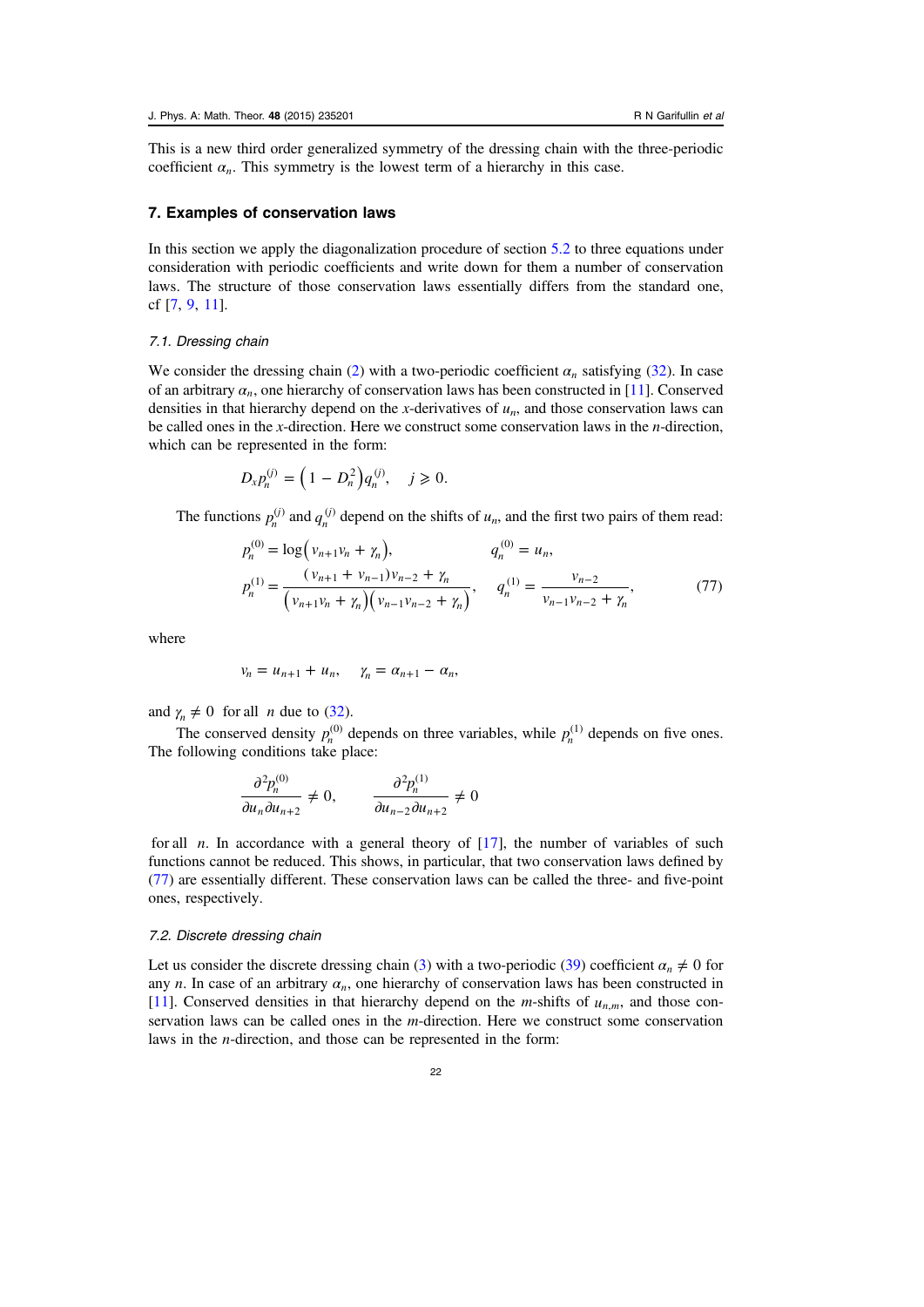J. Phys. A: Math. Theor. 48 (2015) 235201 **R** N Garifullin et al.

$$
(D_m - 1)p_{n,m}^{(j)} = (D_n^2 - 1)q_{n,m}^{(j)}, \quad j \ge 0.
$$
 (78)

The functions  $p_{n,m}^{(j)}$  and  $q_{n,m}^{(j)}$  will depend on the *n*-shifts of  $u_{n,m}$ . We use the notation

$$
U_{n,m} = (u_{n,m} + u_{n-1,m})(u_{n-1,m} + u_{n-2,m}) + (\beta_n - 1)(u_{n-1,m}^2 - 1),
$$

where  $\beta_n = \alpha_{n+1}/\alpha_n \neq 1$  for any *n* due to ([39\)](#page-10-0). The two simplest conservation laws are given by:

$$
p_{n,m}^{(0)} = \log \frac{U_{n+2,m}}{\left(u_{n+1,m} - 1\right)\left(u_{n,m} - 1\right)}, \quad q_{n,m}^{(0)} = \log \left(u_{n,m+1} - 1\right); \tag{79}
$$

$$
p_{n,m}^{(1)} = \frac{\beta_n \left( u_{n+1,m}^2 - 1 \right)}{U_{n+2,m}} + \frac{\left( u_{n,m}^2 - 1 \right) \left( u_{n+2,m} + u_{n+1,m} \right) \left( u_{n-1,m} + u_{n-2,m} \right)}{U_{n+2,m} U_{n,m}},
$$
\n
$$
q_{n,m}^{(1)} = \frac{\left( u_{n,m} + 1 \right) \left( u_{n-1,m} + u_{n-2,m} \right)}{U_{n,m}}.
$$
\n
$$
(80)
$$

The following conditions are satisfied for all *n*, *m*:

$$
\frac{\partial^2 p_{n,m}^{(0)}}{\partial u_{n,m} \partial u_{n+2,m}} \neq 0, \qquad \frac{\partial^2 p_{n,m}^{(1)}}{\partial u_{n-2,m} \partial u_{n+2,m}} \neq 0.
$$

In accordance with some theoretical remarks of [[7\]](#page-25-0), the number of variables of such functions cannot be reduced, in particular, the two conservation laws above are essentially different three- and five-point ones.

# 7.3. Asymmetric H1 equation

We construct here conservation laws for the asymmetric example of section [2.2](#page-5-0), i.e. for the H1 equation with three-periodic coefficient  $\alpha_n$  and two-periodic coefficient  $\beta_m$ . Recall that, in the autonomous case, conservation laws for the H1 equation have been found in [\[23](#page-26-0)].

The diagonalization procedure in the neighborhood of the singular point  $\alpha_n$  gives us a hierarchy of conservation laws of the form

$$
(D_m - 1)p_{n,m}^{(j)} = (D_n^3 - 1)q_{n,m}^{(j)}, \quad j \ge 0.
$$
\n(81)

The first two of them are defined by the following functions:

$$
p_{n,m}^{(0)} = \log V_{n-1,m}, \quad q_{n,m}^{(0)} = \log (u_{n,m+1} - u_{n-1,m});
$$
\n
$$
p_{n,m}^{(1)} = \frac{1}{V} \left( v_{n+1,m} + \frac{U_{n+2,m}}{v_{n-1,m}} \left( \frac{U_{n,m}}{v_{n-1}} - \frac{\gamma_{n+2} v_{n-2,m}}{v_{n-1}} \right) \right),
$$
\n(82)

$$
p_{n,m}^{(1)} = \frac{1}{V_{n,m}} \left( v_{n+1,m} + \frac{v_{n+2,m}}{v_{n,m}} \left( \frac{v_{n,m}}{\gamma_n} - \frac{v_{n+2,m}}{v_{n-3,m}} \right) \right),
$$
  
\n
$$
q_{n,m}^{(1)} = \frac{u_{n+1,m} - u_{n,m+1}}{\alpha_n - \beta_m} \left( \frac{1}{v_{n,m}} - \frac{\gamma_{n+2}}{U_{n-1,m}} \left( \frac{1}{v_{n,m}} + \frac{\gamma_n}{V_{n-3,m}} \right) \right).
$$
\n(83)

Here we use the notations

$$
U_{n,m} = v_{n+1,m}v_{n,m} + \gamma_n,
$$
  
\n
$$
V_{n,m} = v_{n+3,m}v_{n+2,m}v_{n+1,m} - \gamma_n v_{n+3,m} + \gamma_{n+2}v_{n+1,m},
$$

where  $v_{n,m}$  and  $\gamma_n$  are given in equation [\(22](#page-6-0)).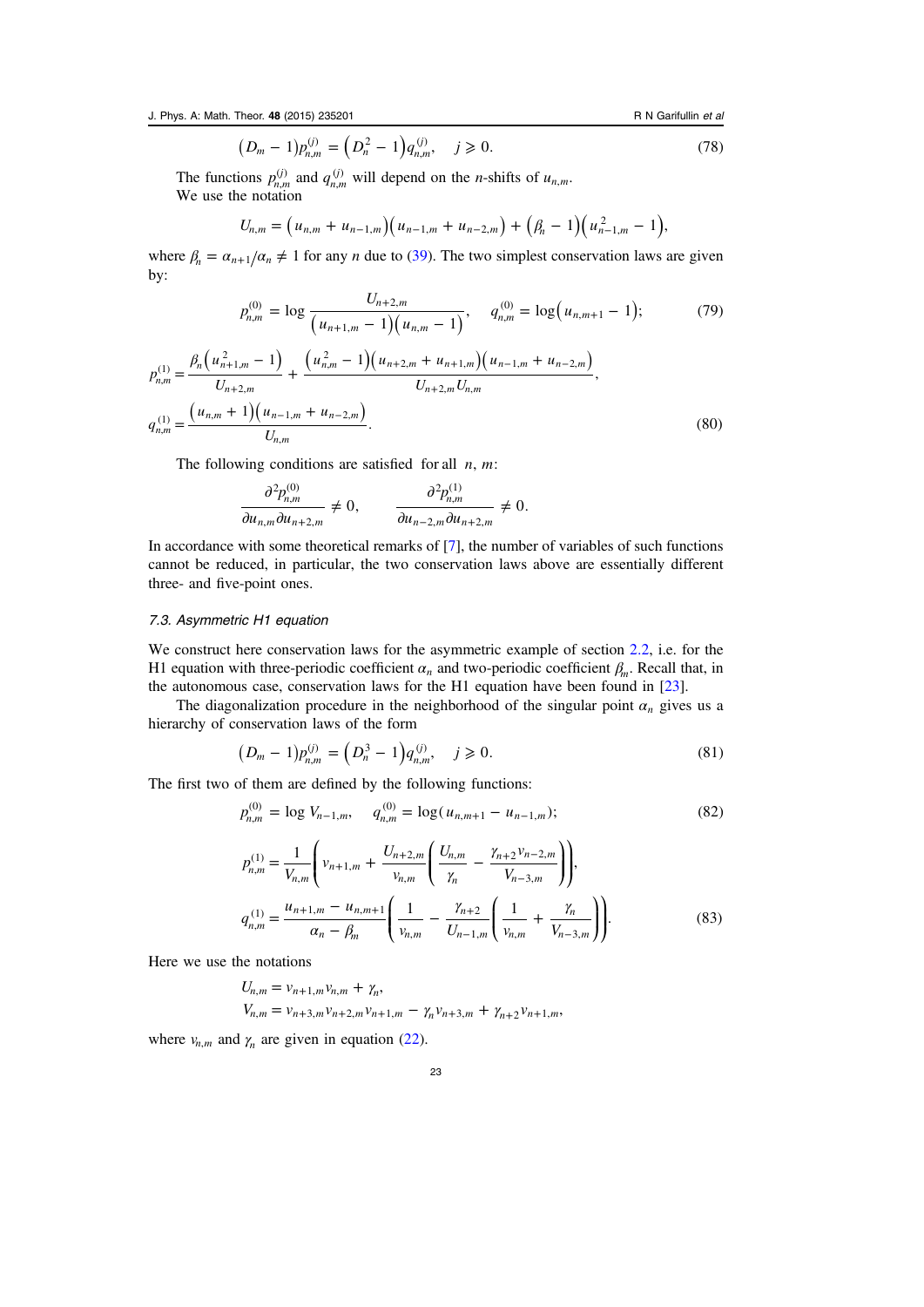<span id="page-23-0"></span>Standard relations take place for all *n*, *m*:

$$
\frac{\partial^2 p_{n,m}^{(0)}}{\partial u_{n-1,m} \partial u_{n+3,m}} \neq 0, \qquad \frac{\partial^2 p_{n,m}^{(1)}}{\partial u_{n-3,m} \partial u_{n+4,m}} \neq 0,
$$

i.e. these conservation laws are essentially different. We have the five- and eight-point conservation laws in the n-direction, the simplest of those we can get by this procedure.

The diagonalization procedure in the neighborhood of the singular point *β<sup>m</sup>* allows one to construct the second hierarchy of conservation laws of the form

$$
(D_n - 1)\hat{q}_{n,m}^{(j)} = (D_m^2 - 1)\hat{p}_{n,m}^{(j)}, \quad j \ge 0.
$$
\n(84)

The first two conservation laws are defined by:

$$
\hat{q}_{n,m}^{(0)} = \log \left( w_{n,m+1} w_{n,m} + \delta_m \right), \quad \hat{p}_{n,m}^{(0)} = \log \left( u_{n+1,m} - u_{n,m-1} \right); \tag{85}
$$

 $\mathcal{L}$ 

$$
\hat{q}_{n,m}^{(1)} = \frac{w_{n,m-1}(w_{n,m+2} + w_{n,m}) - \delta_m}{(w_{n,m+2}w_{n,m+1} - \delta_m)(w_{n,m}w_{n,m-1} - \delta_m)},
$$
\n
$$
\hat{p}_{n,m}^{(1)} = \frac{w_{n,m-1}(u_{n+1,m} - u_{n,m+1})}{(\alpha_n - \beta_m)(w_{n,m}w_{n,m-1} - \delta_m)},
$$
\n(86)

where  $w_{n,m}$  and  $\delta_m$  are given in ([23\)](#page-6-0). Standard relations are satisfied for all *n*, *m*:

$$
\frac{\partial^2 \hat{q}_{n,m}^{(0)}}{\partial u_{n,m-1} \partial u_{n,m+2}} \neq 0, \qquad \frac{\partial^2 \hat{q}_{n,m}^{(1)}}{\partial u_{n,m-2} \partial u_{n,m+3}} \neq 0,
$$

i.e. we have four- and six-point conservation laws in the m-direction.

 $\mathcal{L}$ 

We can see that the structure of conservation laws in different directions is quite different as well as one of generalized symmetries.

# 8. The nature of generalized symmetries

In this section we briefly discuss the nature of second order generalized symmetries obtained in sections [2](#page-2-0)–[4.](#page-9-0) Recently, some examples of discrete equations of the form [\(4](#page-1-0)) have been obtained, whose simplest generalized symmetries in at least one of the directions are of the second order as well. Most of those generalized symmetries [\[1](#page-25-0), [20,](#page-26-0) [26\]](#page-26-0) are similar to the Ito-Narita-Bogoyavlensky lattice equation. In one of such examples, the second order generalized symmetry is of the relativistic Toda type [\[7](#page-25-0), [8](#page-25-0)]. The second order symmetries obtained in this paper are of the relativistic Toda type too.

The discrete-differential nonautonomous scalar equations with discrete periodic coefficients can be rewritten as autonomous systems, see [[17\]](#page-25-0). For example, equation [\(18](#page-4-0)) for any fixed value of  $m$  can be represented as an autonomous system of two equations, as it has the two-periodic coefficients  $c_n$  and  $\gamma_n$ . Introducing the notations

$$
v_k = u_{2k,m}, \quad w_k = u_{2k+1,m}, \quad \gamma = \gamma_{2k} \neq 0, \quad A = c_{2k}, \quad B = c_{2k+1}, \tag{87}
$$

we obtain the following system:

$$
\dot{v}_k = \frac{A(v_k - v_{k+1})}{\gamma + (w_{k-1} - w_k)(v_k - v_{k+1})} + \frac{B(v_k - v_{k-1})}{\gamma + (w_{k-1} - w_k)(v_k - v_{k-1})},
$$
\n
$$
\dot{w}_k = \frac{A(w_{k-1} - w_k)}{\gamma + (w_{k-1} - w_k)(v_k - v_{k+1})} + \frac{B(w_{k+1} - w_k)}{\gamma + (v_k - v_{k+1})(w_{k+1} - w_k)}.
$$
\n(88)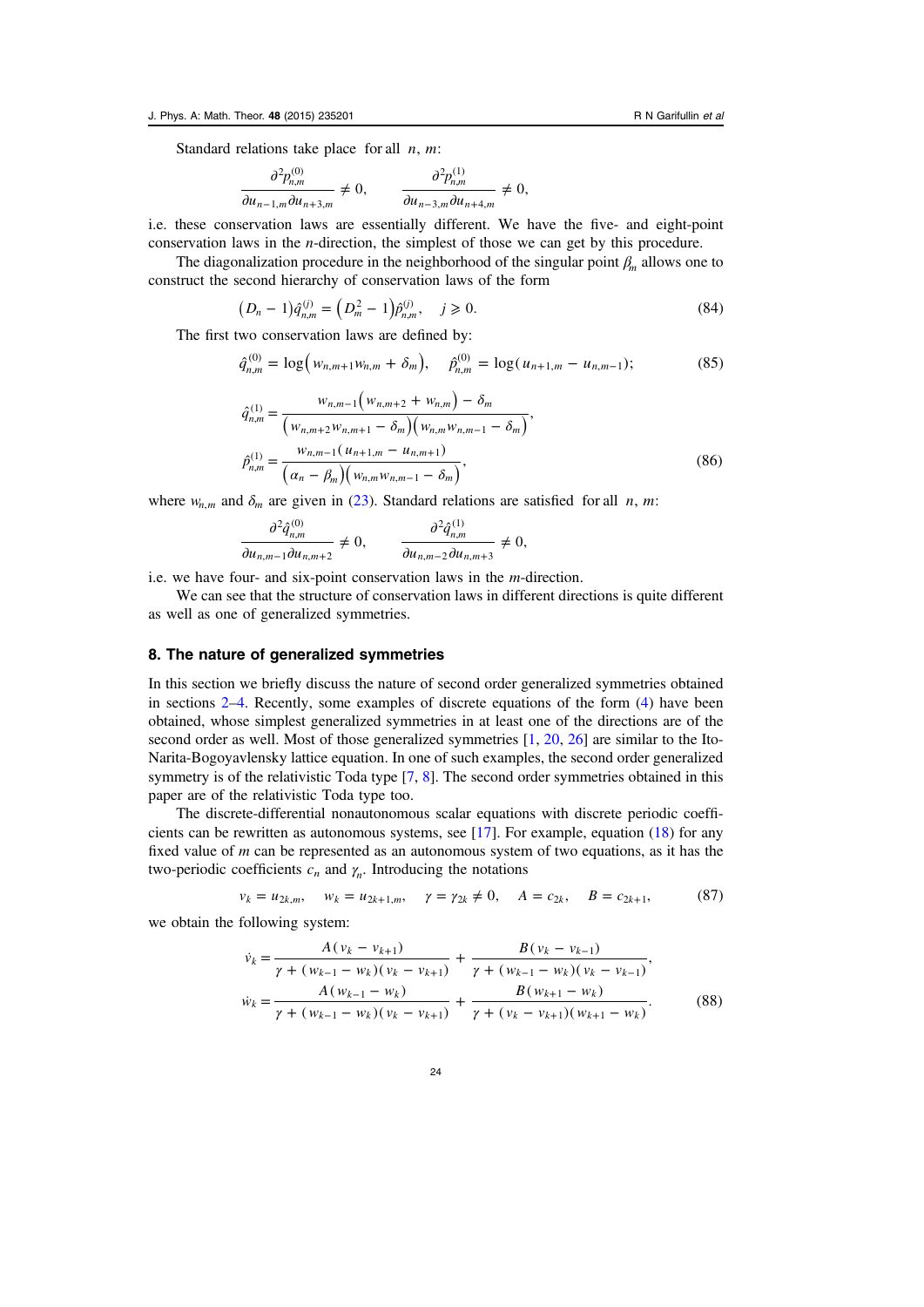Here we have two systems that are similar and commuting with each other: the first one is defined by  $A = 1$ ,  $B = 0$  and the second one by  $A = 0$ ,  $B = 1$ . According to their symmetry structure, such systems are similar to relativistic Toda type systems, cf [[3,](#page-25-0) section 5.1]. The system [\(88](#page-23-0)) is an analogue of the well-known Ablowitz–Ladik example which is a linear combination of two commuting systems of equations of the relativistic Toda type (see, e.g., section 5.2 in [\[3](#page-25-0)]). Two other generalized symmetries ([33\)](#page-8-0) and [\(40](#page-10-0)) with  $c = 0$  are of the same kind. The case  $c \neq 0$  is not periodic and corresponds to the master symmetry.

In case of the system ([18\)](#page-4-0), we can illustrate the same property in a more explicit way. Let us consider the system [\(88](#page-23-0)) with  $A = 1$  and  $B = 0$ . It can be checked by direct calculation that each of the functions  $v_k$  and  $w_k$  satisfies, up to rescaling the time, the following lattice equation:

$$
\ddot{U}_k = \dot{U}_k^2 \left( \frac{\dot{U}_{k-1}}{\left( U_k - U_{k-1} \right)^2} - \frac{\dot{U}_{k+1}}{\left( U_k - U_{k+1} \right)^2} + \frac{1}{U_k - U_{k-1}} + \frac{1}{U_k - U_{k+1}} \right).
$$
\n(89)

This is the well-known equation of the relativistic Toda type, see e.g. the review articles [[3,](#page-25-0) section 4.2] and [\[33](#page-26-0), section 3.3.3]. The same is true for the system  $(88)$  $(88)$  with  $A = 0$  and  $B = 1$ .

Note that any solution  $u_{n,m}$  of the second order symmetry ([18\)](#page-4-0) is transformed into a solution  $\hat{u}_n$  of an equation of the form  $(33)$  $(33)$  by the following formula:

$$
\hat{u}_n = u_{n+1,m} - u_{n,m}.
$$

More precisely, the function  $\hat{u}_n$  satisfies equation [\(33](#page-8-0)) with  $c = 0$  and slightly changed  $\gamma_n$  and  $b_n$ . This shows that the symmetries [\(33](#page-8-0)) with  $c = 0$  and [\(18](#page-4-0)) are almost the same and have the same nature.

# 9. Conclusions

In sections [2](#page-2-0)–[4](#page-9-0) we have proved a number of theorems which allow us to formulate the following hypothesis:

**Hypothesis 1.** The generalized symmetries of equations  $(1)$  $(1)$ – $(3)$  $(3)$  in the n-direction exist if and only if the coefficient  $\alpha_n$  is periodic. If  $\alpha_n$  has the period N, then the simplest generalized symmetries of these equations have the order N.

As for conservation laws, we assume that a similar picture takes place:

**Hypothesis 2.** A hierarchy of conservation laws for equations  $(1)$  $(1)$ – $(3)$  $(3)$  in the n-direction exists if and only if the coefficient  $\alpha_n$  is periodic.

The case of the  $m$ -direction for equation  $(1)$  $(1)$  is analogous. The first hypothesis is substantiated in sections [2](#page-2-0)–[4](#page-9-0) in case of the first and second order generalized symmetries. For equations under consideration, which have periodic coefficients with an arbitrarily large period, both hypotheses are partially confirmed in section [5.](#page-10-0)

In this section we develop a theory for the case of nonautonomous discrete equations, which allows one, in particular, to construct generalized symmetries and conservation laws for equations  $(1)$  $(1)$ – $(3)$  $(3)$  with periodic coefficients. In sections [6](#page-19-0), [7](#page-21-0) we apply this theory to construct some examples.

The picture for all nonautonomous equations of the Adler–Bobenko–Suris list should be the same as for equation [\(1](#page-1-0)).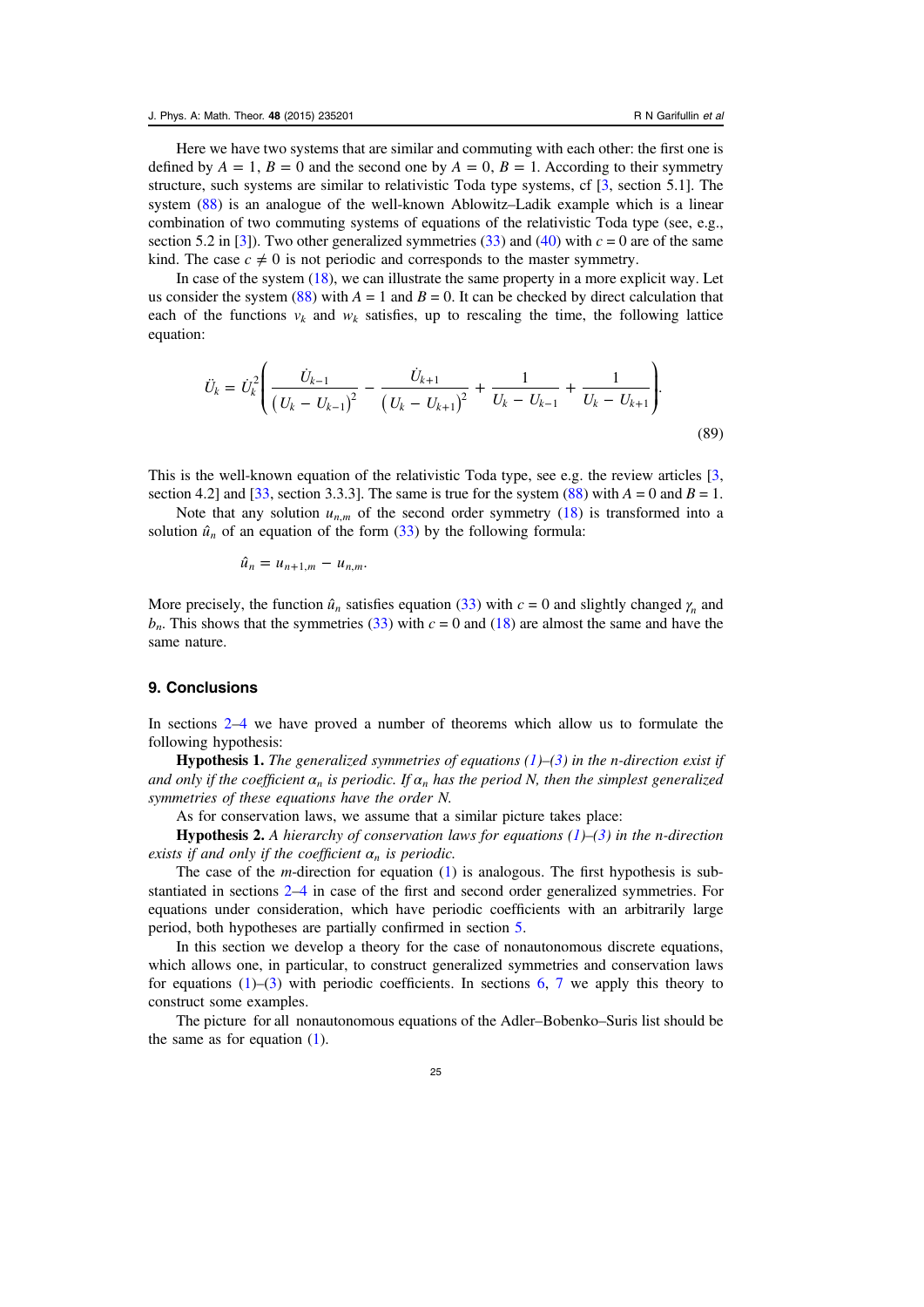<span id="page-25-0"></span>We also come to an opinion that equations  $(1)$  $(1)$ – $(3)$  $(3)$  with periodic coefficients are integrable in the same sense as the autonomous equations possessing *L*−*A* pairs. The case of nonperiodic coefficients seems to be much more difficult from the standpoint of integrability.

#### Acknowledgments

RNG has been partially supported by the Russian Science Foundation (project no. 14-11- 00078), ITH has been partially supported by the Russian Foundation for Basic Research (grant no. 14-01-97008-r-povolzhie-a) and RIY has been supported by the Russian Foundation for Basic Research (grant no. 13-01-00070).

# References

- [1] Adler V E 2011 On a discrete analog of the Tzitzeica equation arXiv:[1103.5139](http://arXiv.org/abs/1103.5139 )
- [2] Adler V E, Bobenko A I and Suris Yu B 2003 Classification of integrable equations on quadgraphs. The consistency approach Commun. Math. Phys. [233](http://dx.doi.org/10.1007/s00220-002-0762-8) [513](http://dx.doi.org/10.1007/s00220-002-0762-8)–43
- [3] Adler V E, Shabat A B and Yamilov R I 2000 Symmetry approach to the integrability problem Teoret. Mat. Fiz 125 355–424 (in Russian)
- Adler V E, Shabat A B and Yamilov R I 2000 Theor. Math. Phys. 125 [1603](http://dx.doi.org/10.1023/A:1026602012111)-61 (Engl. transl.)
- [4] Bobenko A I and Suris Y B 2002 Integrable systems on quad-graphs Int. Math. Res. Not. [573](http://dx.doi.org/10.1155/S1073792802110075)–611 [5] Cherdantsev I Yu and Yamilov R I 1995 Master symmetries for differential-difference equations
- of the Volterra type Physica D 87 [140](http://dx.doi.org/10.1016/0167-2789(95)00167-3)–4
- [6] Garifullin R N, Gudkova E V and Habibullin I T 2011 Method for searching higher symmetries for quad-graph equations J. Phys. A: Math. Theor. 44 [325202](http://dx.doi.org/10.1088/1751-8113/44/32/325202)
- [7] Garifullin R N, Mikhailov A V and Yamilov R I 2014 Discrete equation on a square lattice with a nonstandard structure of generalized symmetries *Teoret. Mat. Fiz.* [180](http://dx.doi.org/10.1007/s11232-014-0178-6) 17–34 (in Russian) Garifullin R N, Mikhailov A V and Yamilov R I 2014 Theor. Math. Phys. 180 [765](http://dx.doi.org/10.1007/s11232-014-0178-6)–80 (Engl. transl.)
- [8] Garifullin R N and Yamilov R I 2012 Generalized symmetry classification of discrete equations of a class depending on twelve parameters J. Phys. A: Math. Theor. 45 [345205](http://dx.doi.org/10.1088/1751-8113/45/34/345205)
- [9] Garifullin R N and Yamilov R I 2015 Integrable discrete nonautonomous quad-equations as Bäcklund auto-transformations for known Volterra and Toda type semidiscrete equations J. Phys. conf. Ser. at press (arXiv:[1405.1835](http://arXiv.org/abs/1405.1835) [nlin.SI])
- [10] Habibullin I T 2005 Characteristic algebras of fully discrete hyperbolic type equations SIGMA Symmetry Integrability Geom. Methods Appl. 1 [023](http://dx.doi.org/10.3842/SIGMA.2005.023)
- [11] Habibullin I T and Yangubaeva M V 2013 Formal diagonalization of a discrete Lax operator and conservation laws and symmetries of dynamical systems *Teoret. Mat. Fiz.* 177 [441](http://dx.doi.org/10.1007/s11232-013-0125-y)–67 (in Russian)
	- Habibullin I T and Yangubaeva M V 2013 Theor. Math. Phys. 177 [1655](http://dx.doi.org/10.1007/s11232-013-0125-y)–79 (Engl. transl.)
- [12] Hirota R and Tsujimoto S 1995 Conserved quantities of a class of nonlinear difference-difference equations J. Phys. Soc. Japan 64 [3125](http://dx.doi.org/10.1143/JPSJ.64.3125)-7
- [13] Khabibullin I T 1985 The discrete Zakharov–Shabat system and integrable equations Zapiski nauchn. sem. LOMI 146 137–46 (in Russian)
	- Khabibullin I T 1988 *J. Soviet Math.* 40 [108](http://dx.doi.org/10.1007/BF01084942)–15 (Engl. transl.)
- [14] Levi D and Petrera M 2007 Continuous symmetries of the lattice potential KdV equation J. Phys. A: Math. Theor. 40 [4141](http://dx.doi.org/10.1088/1751-8113/40/15/006)–59
- [15] Levi D, Petrera M and Scimiterna C 2007 The lattice Schwarzian KdV equation and its symmetries J. Phys. A: Math. Theor. 40 [12753](http://dx.doi.org/10.1088/1751-8113/40/42/S18)-61
- [16] Levi D, Petrera M, Scimiterna C and Yamilov R 2008 On miura transformations and Volterra-type equations associated with the Adler–Bobenko–Suris equations SIGMA Symmetry Integrability Geom. Methods Appl. [4 077](http://dx.doi.org/10.3842/SIGMA.2008.077) 14 pages
- [17] Levi D and Yamilov R 1997 Conditions for the existence of higher symmetries of evolutionary equations on the lattice J. Math. Phys. 38 [6648](http://dx.doi.org/10.1063/1.532230)-74
- [18] Levi D and Yamilov R I 2009 The generalized symmetry method for discrete equations J. Phys. A: Math. Theor. [42 454012](http://dx.doi.org/10.1088/1751-8113/42/45/454012)